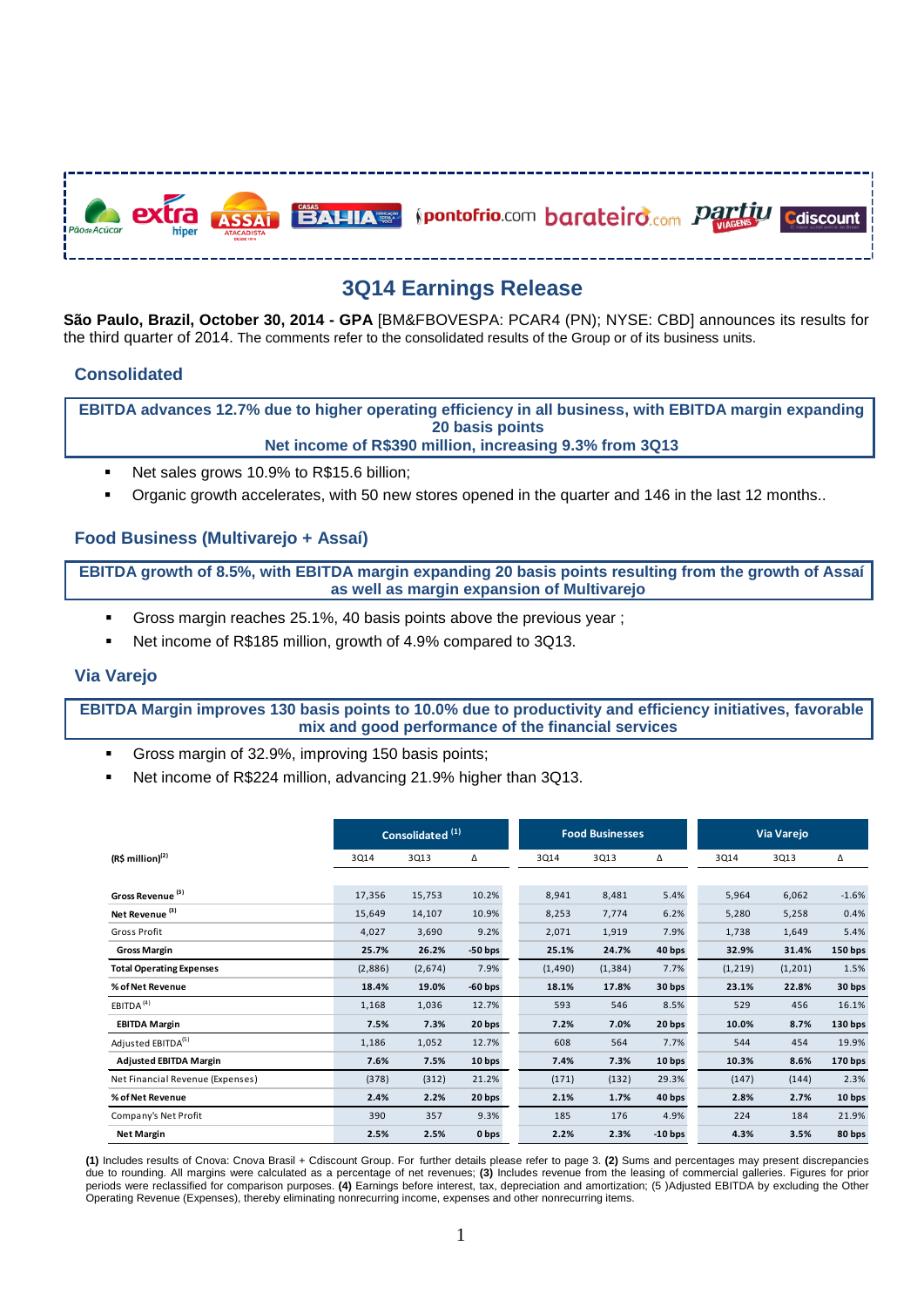



# **Section I - Consolidated**

# **Sales Performance**

|                             | <b>Net Sales</b> |        |         |                  |                  |       |  |
|-----------------------------|------------------|--------|---------|------------------|------------------|-------|--|
| (R\$ million)               | <b>3Q14</b>      | 3Q13   | Δ       | 9M <sub>14</sub> | 9M <sub>13</sub> | Δ     |  |
| Consolidated <sup>(1)</sup> | 15.649           | 14.107 | 10.9%   | 45.860           | 40.928           | 12.1% |  |
| <b>Food Businesses</b>      | 8,253            | 7,774  | 6.2%    | 24,923           | 22,533           | 10.6% |  |
| Multivarejo <sup>(2)</sup>  | 6,156            | 6,176  | $-0.3%$ | 19,048           | 18,197           | 4.7%  |  |
| Assaí                       | 2,097            | 1,598  | 31.2%   | 5,874            | 4.336            | 35.5% |  |
| <b>Non-Food Businesses</b>  | 7,413            | 6,335  | 17.0%   | 20,977           | 18,404           | 14.0% |  |
| Cnova $(3)$                 | 2,116            | 1,075  | 96.9%   | 4,707            | 2,882            | 63.3% |  |
| Via Varejo <sup>(4)</sup>   | 5,297            | 5.260  | 0.7%    | 16.270           | 15.523           | 4.8%  |  |

#### **Net 'Same-Store' Sales**

|                             | 3Q14  | 9M14  |
|-----------------------------|-------|-------|
| Consolidated <sup>(1)</sup> | 3.0%  | 6.5%  |
| By category                 |       |       |
| Food $(5)$                  | 2.3%  | 5.3%  |
| Non-Food <sup>(6)</sup>     | 3.6%  | 7.5%  |
| By business                 |       |       |
| Multivarejo + Assaí         | 0.6%  | 4.5%  |
| Cnova <sup>(3)</sup>        | 22.8% | 33.3% |
| Via Varejo <sup>(4)</sup>   | 0.2%  | 3.6%  |

(1) Excludes revenue from intercompany transactions; (2) Pão de Açúcar and Extra banners, including revenue from the leasing of commercial galleries. Figures for prior periods were reclassified for comparison purposes. (3) Cnova: Cnova Brasil + Cdiscount Group. For Cdiscount, there was consolidation of sales in August and September only. Includes revenue from commissions in the marketplace, not considering merchandise volume; (4) Includes revenue from intercompany transactions; (5) Includes the food categories of Multivarejo and Assaí and excludes the non-food categories of Multivarejo; (6) Includes the non-food categories of Multivarejo, Cnova and Via Varejo.

## **Sales Performance – Consolidated**

The multiformat structure, intra-group synergies and multi-channel initiatives have allowed the GPA to provide sales growth despite a more challenging scenario. In the Food segment, there was an increase of 6.2% and in the Non-Food which comprises Via Varejo and *e-commerce* there was a 17.0% growth.

Net sales amounted to R\$15.7 billion, increasing 10.9%, driven by the 146 new stores opened in the last 12 months and the same-store sales growth of 3.0%. Excluding the effect of Cdiscount consolidation, for comparison purpose, total net sales would have grown by 5.7% in 3Q14. The quarter was impacted by the strong comparison base in 3Q13 which posted same store sales growth of 11.8% and by macroeconomic scenario, which mainly affected the performance of non-food categories.

The Company accelerated its organic growth in the quarter, mainly in the Assaí, Pão de Açúcar and convenience stores formats. In the quarter were inaugurated 50 new stores, bringing to 96 the total number of new stores opened in the year to date.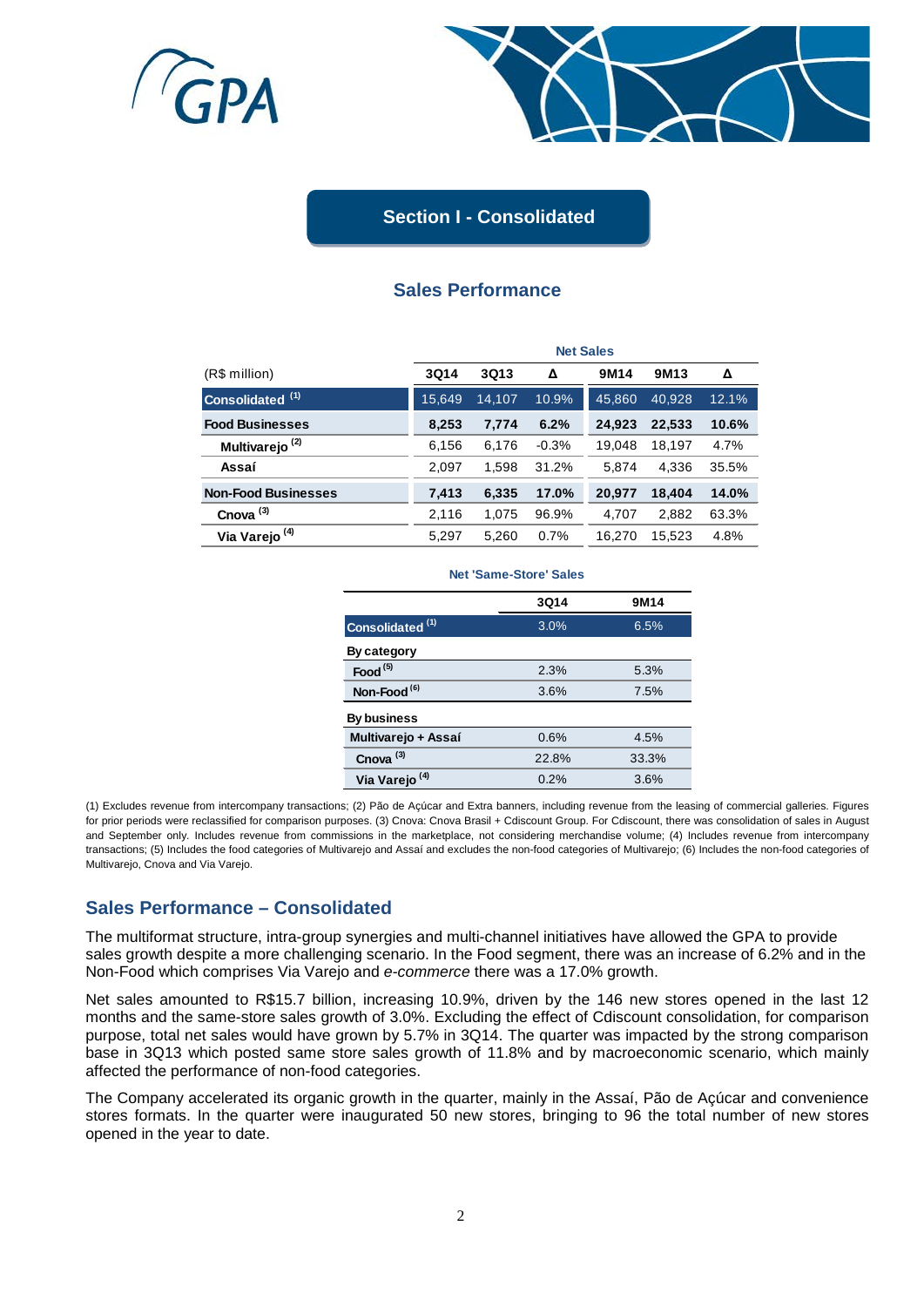



#### **Performance by category:**

- **Food:** same-store sales growth of 2.3%, positively impacted by meat, poutry and beverage categories.,The strong comparison base in the previous year of 9.5% impacted the quarter performance;
- **Non-food:** same-store sales increased 3.6%. The highlights were the smartphones and white line categories, which improved along the last months of the quarter. The period was negatively affected by the anticipation of television sales in June due to World Cup. Additionally, it is important to highlight the strong comparison base of non-food category that posted 13.5% growth in the same quarter of the previous year.

# **Food Businesses (Multivarejo + Assaí)**

- $\checkmark$  Net sales grew 6.2%, with 35 new stores opened in the period, of which 33 were convenience stores (33 Minimercado Extra and 2 Minuto Pão de Açúcar) and 2 were Assaí stores. On a same-store basis, sales growth was 0.6%, mainly impacted by durable goods sales at hypermarkets;
- At **Multivarejo**, the best-performing banners in the quarter were Pão de Açúcar and Minimercado Extra, continuing the trend observed in recent quarters. Private-label brands continued to register robust growth and maintained their contribution to sales at over 10%;
- $\checkmark$  Assaí maintained its trend of strong gross sales growth (31.2%), driven by solid same-store sales performance and the significant contribution from new store openings. Two new stores were opened in the quarter, one of which was in a new state, bringing the total number of stores in the banner to 80 and expanding the banner's footprint to 50% of the country's states. A total of 11 stores were opened in the last 12 months. Assaí plans to accelerate its pace of expansion over the coming quarters. The new store openings will be concentrated in the Northeast, a region that already has 13 stores (over 15% of total stores).

# **Via Varejo**

- $\checkmark$  Net sales amounted to R\$5.3 billion, increasing by 0.7% and by 0.2% on a same-store basis. Excluding the impact from the 32 stores closed in 2Q14 to comply with Brazil's antitrust authority CADE, net sales growth on a total-store basis would be 2.3%;
- $\checkmark$  Sales were impacted by the negative performance in July due to the shorter business hours at stores during the World Cup and by the slowdown in consumption in the weeks following the event;
- $\checkmark$  Note that sales gradually recovered in August and especially in September, led by the smartphone and white line categories;
- $\checkmark$  A total of 15 new stores were opened in the quarter, of which 11 were under the Casas Bahia banner and 4 under the Ponto Frio banner. Twenty-nine new stores were opened in the year to date and 55 were opened in the last 12 months.

## **Cnova**

*As announced on July 24, the corporate reorganization required for the implementation of the e-commerce Business Combination (Cnova) was completed. Cnova is indirectly owned by CBD, Via Varejo and certain founding shareholders of Nova Pontocom, which hold participation of 53.5%.* 

*The following tables reflect the operation of Cnova in the third quarter of 2013 and 2014. It is important to mention that these figures differ from the table on page 1, which reflects the GPA vision: consolidation of Cdiscount into Cnova in August and September of 2014.* 

 $\checkmark$  The e-commerce segment, Cnova, is formed by the operations of Cnova Brasil and Cdiscount in France, including its specialized websites and international websites.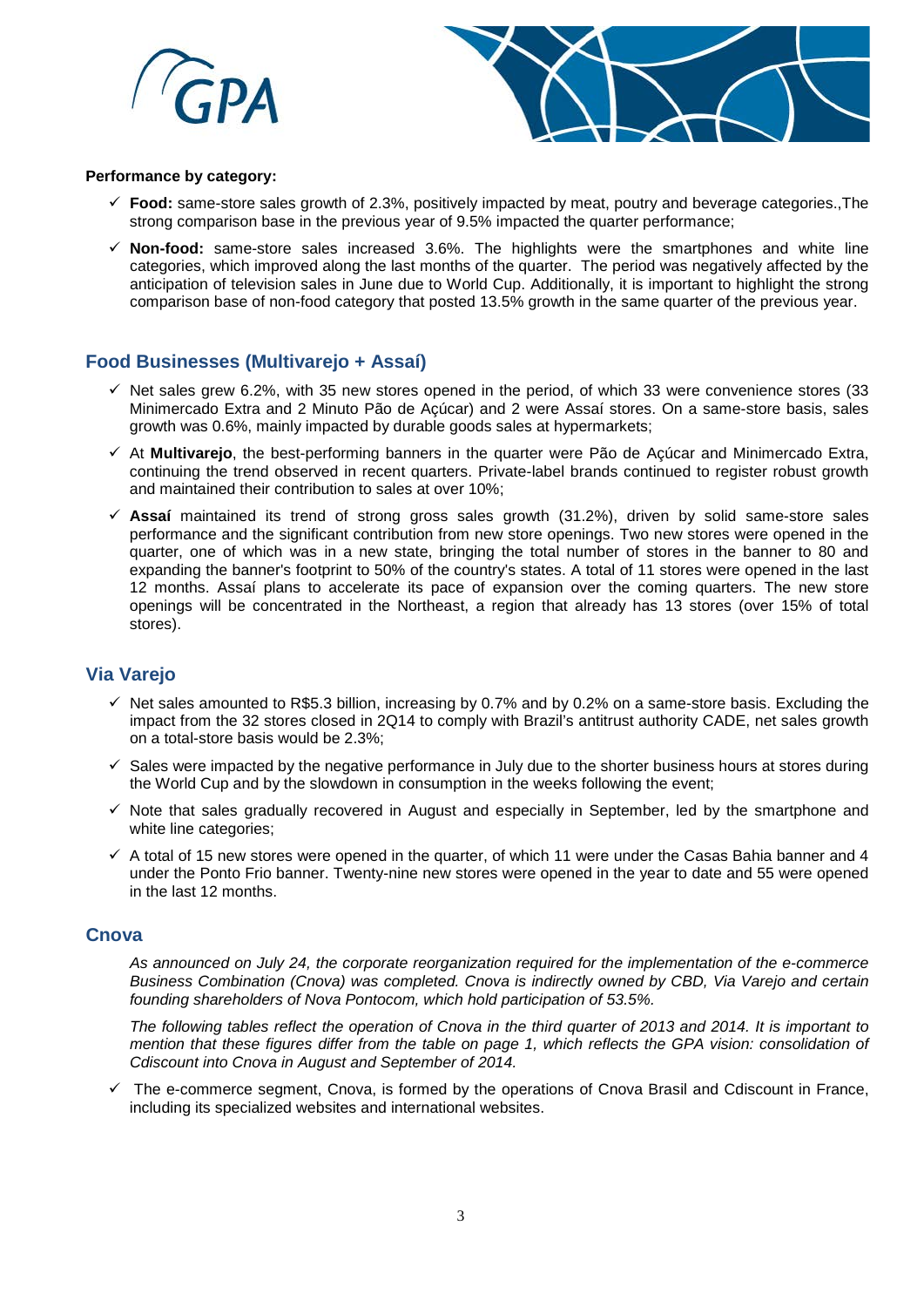



|                                                 | 3013  | 3014    | Growth   |
|-------------------------------------------------|-------|---------|----------|
| <b>CNOVA</b>                                    |       |         |          |
| $GMV^{(1)}$ (business volume) (in ME)           | 849.1 | 1.100.8 | $+29.6%$ |
| GMV Proforma <sup>(2)</sup> (in ME)             | 849.1 | 1.102.8 | $+29.9%$ |
| Net Sales (in M€)                               | 685.4 | 842.1   | $+22.9%$ |
| Net Sales Proforma <sup>(2)</sup> (in M€)       | 685.4 | 844.1   | $+23.2%$ |
| Active clients <sup>(3)</sup> (in millions)     | 10.1  | 12.9    | $+27.6%$ |
| Volume of requests <sup>(4)</sup> (in millions) | 5.6   | 7.8     | $+39.0%$ |
| Units sold (in millions)                        | 9.8   | 13.5    | +38.9%   |

| <b>CDISCOUNT</b>                                     |       |       |           |
|------------------------------------------------------|-------|-------|-----------|
| GMV (business volume) (in M€)                        | 454.0 | 560.9 | $+23.5%$  |
| GMV Proforma (in M€)                                 | 454.0 | 563.0 | $+24.0%$  |
| Net Sales (in $M\epsilon$ )                          | 336.4 | 384.2 | $+14.2%$  |
| Net Sales Proforma (in M€)                           | 336.4 | 386.2 | $+14.8%$  |
| Share of sales of the marketplace <sup>(3)</sup> (%) | 12.5% | 20.5% | $+800$ bp |
| Share of sales through smartphone/tablet (%)         | 12.2% | 19.3% | $+713$ bp |

| <b>CNOVA BRASIL</b>                                  |         |         |           |
|------------------------------------------------------|---------|---------|-----------|
| GMV (business volume) (in MBRL)                      | 1.193.2 | 1,628.4 | $+36.5%$  |
| Net Sales (in MBRL)                                  | 1,055.3 | 1,380.6 | $+30.8%$  |
| Share of sales of the marketplace <sup>(6)</sup> (%) | 1.94%   | 11.86%  | $+992$ bp |
| Share of sales through smartphone/tablet (%)         | 3.95%   | 9.80%   | $+584$ bp |

(1) GMV: Gross Merchandise Volume TTC (business volume, including direct sales, merchandise volume in the marketplace and other revenues, after returns, including taxes); (2) Proforma includes all the international websites of Cdiscount to reflect in advance the consolidation to be carried out in the fourth quarter of 2014; (3) Active customers at the end of September who made at least 1 purchase in the last 12 months; (4) Total orders placed by customers prior to cancelation due to fraud, payment incidents and cut-off; (5) Share of sales in the marketplace through the website www.cdiscount.com; (6) Share of sales in the marketplace through the website www.extra.com.br.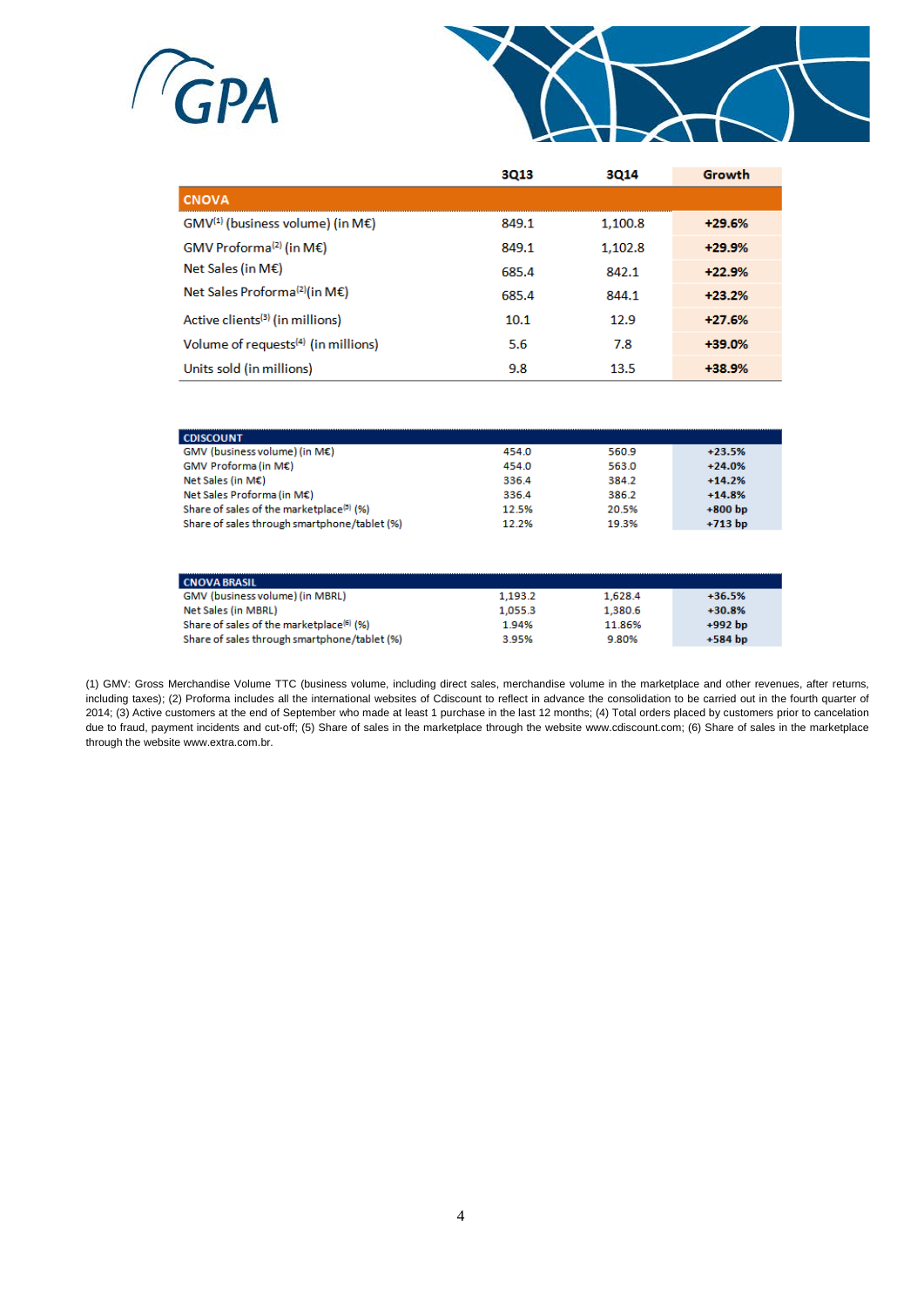



# **Operating Performance**

|                                     | Consolidated (*) |          |           |          |          |            |  |
|-------------------------------------|------------------|----------|-----------|----------|----------|------------|--|
| (R\$ million)                       | 3Q14             | 3Q13     | Δ         | 9M14     | 9M13     | Δ          |  |
| Gross Revenue <sup>(1)</sup>        | 17,356           | 15,753   | 10.2%     | 50,862   | 45,717   | 11.3%      |  |
| Net Revenue <sup>(1)</sup>          | 15,649           | 14,107   | 10.9%     | 45,860   | 40,928   | 12.1%      |  |
| <b>Gross Profit</b>                 | 4,027            | 3,690    | 9.2%      | 11,735   | 10,731   | 9.4%       |  |
| <b>Gross Margin</b>                 | 25.7%            | 26.2%    | $-50$ bps | 25.6%    | 26.2%    | $-60$ bps  |  |
| Selling Expenses                    | (2,525)          | (2, 299) | 9.8%      | (7, 431) | (6, 792) | 9.4%       |  |
| General and Administrative Expenses | (370)            | (375)    | $-1.3%$   | (1,039)  | (1, 142) | $-9.0%$    |  |
| Equity Income                       | 27               | 16       | 73.5%     | 76       | 28       | 168.7%     |  |
| Other Operating Revenue (Expenses)  | (18)             | (16)     | 11.3%     | (110)    | (374)    | $-70.5%$   |  |
| <b>Total Operating Expenses</b>     | (2,886)          | (2,674)  | 7.9%      | (8,504)  | (8, 281) | 2.7%       |  |
| % of Net Revenue                    | 18.4%            | 19.0%    | $-60$ bps | 18.5%    | 20.2%    | $-170$ bps |  |
| Depreciation (Logistic)             | 27               | 21       | $-31.1%$  | 77       | 57       | $-34.8%$   |  |
| <b>EBITDA</b>                       | 1,168            | 1,036    | 12.7%     | 3,308    | 2,507    | 31.9%      |  |
| <b>EBITDA Margin</b>                | 7.5%             | 7.3%     | 20 bps    | 7.2%     | 6.1%     | $110$ bps  |  |
| Adjusted EBITDA <sup>(2)</sup>      | 1,186            | 1,052    | 12.7%     | 3,418    | 2,882    | 18.6%      |  |
| <b>Adjusted EBITDA Margin</b>       | 7.6%             | 7.5%     | 10 bps    | 7.5%     | 7.0%     | 50 bps     |  |

**(1)** Includes leasing revenue from commercial galleries. Prior periods have been reclassified for comparative purposes; **(2)** EBITDA adjusted by Other Operating Income and Expenses to eliminate nonrecurring income and expenses.

The Company's gross margin in the quarter contracted by 50 basis points, reflecting the higher contribution from Assaí and Cnova (\*).

Selling, general and administrative expenses as a percentage of net revenue fell 50 basis points, from 19.0% in 3Q13 to 18.5% in 3Q14, reflecting the efficiency gains and greater discipline in controlling expenses.

EBITDA amounted to R\$1.168 billion, increasing 12.7% from 3Q13, with EBITDA margin expanding 20 basis points. EBITDA adjusted by the line Other Operating Income and Expenses came to R\$1.186 billion, with margin of 7.6%, driven by margin gains at Via Varejo, Multivarejo and Assaí.

In 9M14, EBITDA stood at R\$3.308 billion, with EBITDA margin of 7.2%. EBITDA adjusted by the line Other Operating Income and Expenses came to R\$3.418 billion, growing 18.6%, with margin expansion of 50 basis points.

(\*) As mentioned on page 3, the reorganization required for implementing the Combination of the E-Commerce Businesses (Cnova) was concluded on July 24. Therefore, the consolidation of Cdiscount into GPA corresponds only to the months of August and September 2014.

All tables and commentary below include results of Cnova Consolidated, except where indicated.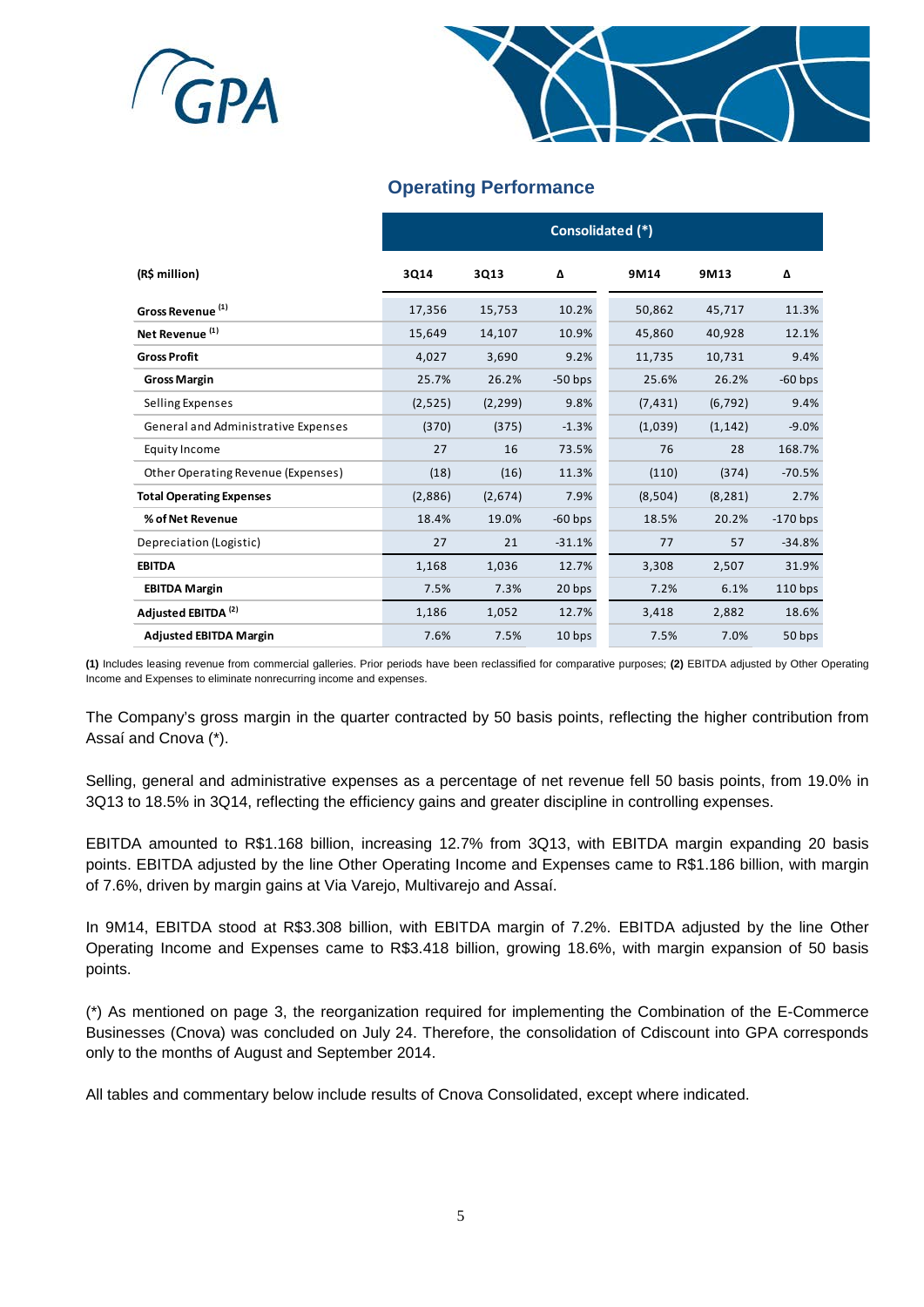



## **Section II - Operating Performance by Business Unit**

|                                     | <b>Multivarejo</b> |         |           |          |          |            |  |
|-------------------------------------|--------------------|---------|-----------|----------|----------|------------|--|
| (R\$ million)                       | 3Q14               | 3Q13    | Δ         | 9M14     | 9M13     | Δ          |  |
| Gross Revenue <sup>(1)</sup>        | 6,675              | 6,743   | $-1.0%$   | 20,671   | 19,951   | 3.6%       |  |
| Net Revenue <sup>(1)</sup>          | 6,156              | 6,176   | $-0.3%$   | 19,048   | 18,197   | 4.7%       |  |
| <b>Gross Profit</b>                 | 1,779              | 1,698   | 4.8%      | 5,319    | 5,058    | 5.1%       |  |
| <b>Gross Margin</b>                 | 28.9%              | 27.5%   | $140$ bps | 27.9%    | 27.8%    | 10 bps     |  |
| Selling Expenses                    | (1, 111)           | (1,025) | 8.4%      | (3, 340) | (3,067)  | 8.9%       |  |
| General and Administrative Expenses | (163)              | (183)   | $-10.6%$  | (467)    | (562)    | $-17.0%$   |  |
| Equity Income                       | 20                 | 10      | 100.1%    | 55       | 20       | 175.8%     |  |
| Other Operating Revenue (Expenses)  | (15)               | (18)    | $-16.5%$  | (106)    | (302)    | $-64.7%$   |  |
| <b>Total Operating Expenses</b>     | (1, 268)           | (1,215) | 4.4%      | (3,858)  | (3, 911) | $-1.3%$    |  |
| % of Net Revenue                    | 20.6%              | 19.7%   | 90 bps    | 20.3%    | 21.5%    | $-120$ bps |  |
| Depreciation (Logistic)             | 12                 | 11      | $-7.0%$   | 34       | 32       | $-9.1%$    |  |
| <b>EBITDA</b>                       | 522                | 494     | 5.7%      | 1,495    | 1,179    | 26.8%      |  |
| <b>EBITDA Margin</b>                | 8.5%               | 8.0%    | 50 bps    | 7.9%     | 6.5%     | $140$ bps  |  |
| Adjusted EBITDA <sup>(2)</sup>      | 537                | 512     | 4.9%      | 1,602    | 1,481    | 8.2%       |  |
| <b>Adjusted EBITDA Margin</b>       | 8.7%               | 8.3%    | 40 bps    | 8.4%     | 8.1%     | 30 bps     |  |

**(1)** Includes leasing revenue from commercial galleries. Prior periods have been reclassified for comparative purposes; **(2)** EBITDA adjusted by the line Other Operating Income and Expenses to eliminate nonrecurring income and expenses.

Commercial initiatives focused on price competitiveness remained a part of the strategy at Multivarejo in 3Q14. Among the factors that contributed to the gross margin expansion of 140 basis points include:

(i) revenue growth at leasing of commercial galleries;

(ii) increased participation of formats that operates with higher-margin (i.e. Pão de Açúcar and Minimercado Extra) in the sales mix of Multivarejo; and

(iii)lower share of non-food categories in total sales, reflecting the macroeconomic scenario.

Selling, general and administrative expenses came to R\$1.274 billion, growing by 5.5% compared to 3Q13, which is below the rate of inflation in the last 12 months. For yet another quarter, the disciplined control of corporate and operating expenses supported continued reinvestment in price competitiveness, as mentioned above.

EBITDA amounted to R\$522 million, with EBITDA margin expanding 50 basis points compared to 3Q13. EBITDA adjusted by the line Other Operating Income and Expenses came to R\$537 million, with adjusted EBITDA margin expanding 40 basis points.

In 9M14, EBITDA amounted to R\$1.495 billion, with EBITDA margin of 7.9%. Adjusted for the line Other Operating Income and Expenses, EBITDA amounted to R\$1.602 billion, increasing 8.2% on the prior-year period to outpace revenue growth in the period. Adjusted EBITDA margin improved by 30 basis points from 9M13.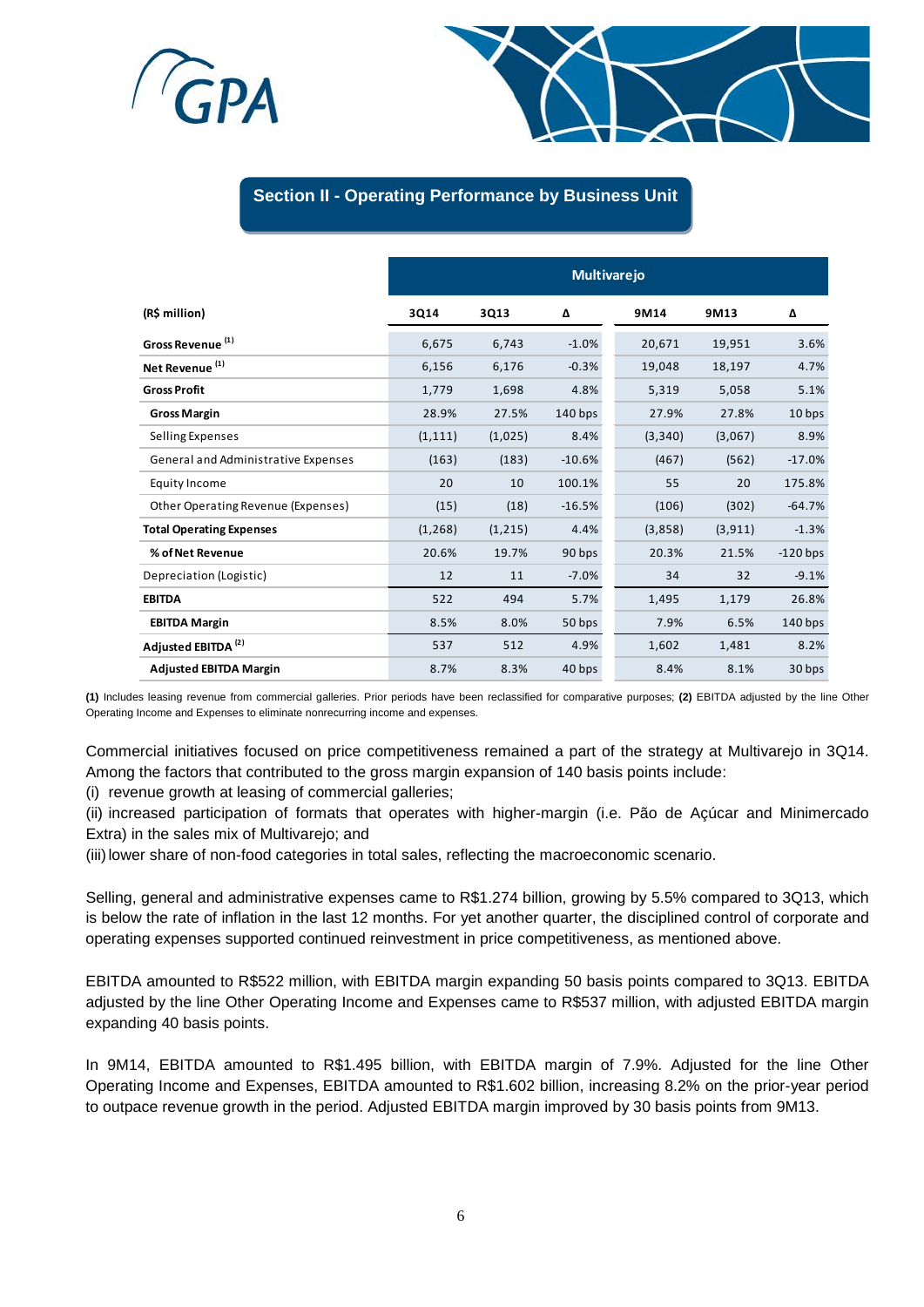



|                                     | Assaí        |       |                   |                |              |                |  |
|-------------------------------------|--------------|-------|-------------------|----------------|--------------|----------------|--|
| (R\$ million)                       | 3Q14         | 3Q13  | Δ                 | 9M14           | 9M13         | Δ              |  |
| <b>Gross Revenue</b>                | 2,266        | 1,738 | 30.4%             | 6,336          | 4,723        | 34.2%          |  |
| <b>Net Revenue</b>                  | 2,097        | 1,598 | 31.2%             | 5,874          | 4,336        | 35.5%          |  |
| <b>Gross Profit</b>                 | 291          | 221   | 31.7%             | 804            | 597          | 34.8%          |  |
| <b>Gross Margin</b>                 | 13.9%        | 13.8% | 10 <sub>bps</sub> | 13.7%          | 13.8%        | $-10$ bps      |  |
| Selling Expenses                    | (194)        | (148) | 31.1%             | (549)          | (407)        | 34.8%          |  |
| General and Administrative Expenses | (27)         | (21)  | 30.4%             | (67)           | (54)         | 25.2%          |  |
| Other Operating Revenue (Expenses)  | (0)          | (0)   | N/A               | (0)            | $\mathbf{1}$ | $\overline{a}$ |  |
| <b>Total Operating Expenses</b>     | (222)        | (169) | 30.9%             | (616)          | (460)        | 34.0%          |  |
| % of Net Revenue                    | 10.6%        | 10.6% | 0 bps             | 10.5%          | 10.6%        | $-10$ bps      |  |
| Depreciation (Logistic)             | $\mathbf{1}$ | 0     | N/A               | $\overline{2}$ | $\mathbf{0}$ | N/A            |  |
| <b>EBITDA</b>                       | 71           | 52    | 35.4%             | 190            | 137          | 38.5%          |  |
| <b>EBITDA Margin</b>                | 3.4%         | 3.3%  | 10 bps            | 3.2%           | 3.2%         | 0 bps          |  |
| Adjusted EBITDA <sup>(1)</sup>      | 71           | 52    | 35.4%             | 190            | 136          | 39.7%          |  |
| <b>Adjusted EBITDA Margin</b>       | 3.4%         | 3.3%  | 10 <sub>bps</sub> | 3.2%           | 3.1%         | 10 bps         |  |

**(1)** EBITDA adjusted by the line Other Operating Income and Expenses to eliminate nonrecurring income and expenses.

Assaí maintained its pace of sales growth in the quarter, with net sales revenue advancing 31.2% to R\$2.097 billion. This performance is explained by the result of the performance of the new stores which have exceeded expectations and the consistent same-store growth registered by the banner. A total of 11 stores were opened in the last 12 months. This quarter, Assaí reached a total of 80 stores and expanded its footprint to 50% of Brazilian states. The expansion plan will be intensified over the coming quarters.

Despite the significant expansion in stores, expenses as a ratio of net sales revenue have remained in line with last year. As a result, EBITDA reached R\$71 million in the quarter, or 35.4% more than in 3Q13, and outpaced revenue growth in the period. EBITDA margin was 3.4%, expanding by 10 basis points from 3Q13.

In 9M14, EBITDA came to R\$190 million, increasing 38.5% from 9M13. Adjusted for Other Operating Income and Expenses, EBITDA amounted to R\$190 billion, increasing 39.7% on the prior-year period to outpace revenue growth in the period. Adjusted EBITDA margin improved by 10 basis points compared to 9M13.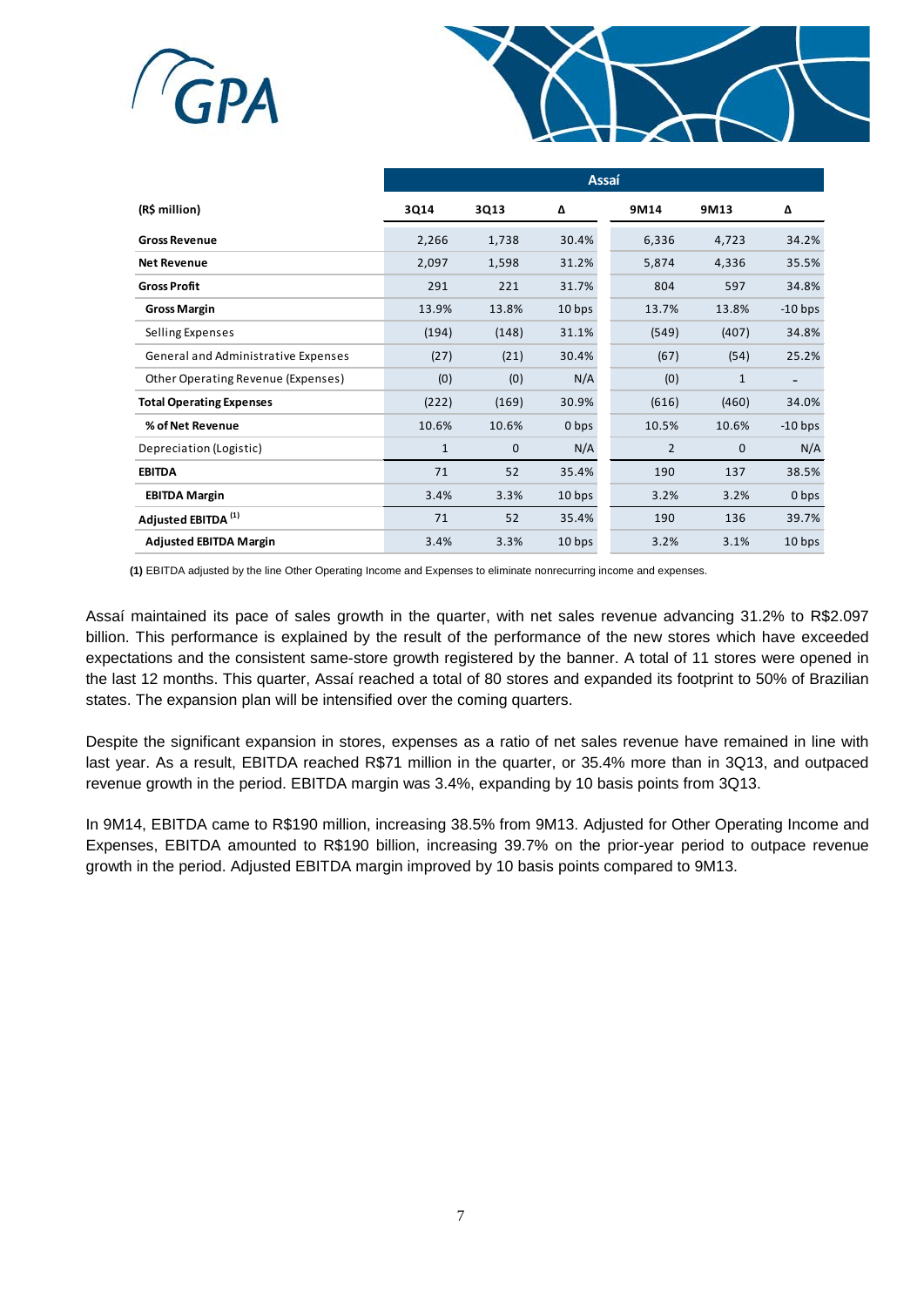



|                                     | Via Varejo <sup>(1)</sup> |                |           |          |          |            |  |
|-------------------------------------|---------------------------|----------------|-----------|----------|----------|------------|--|
| (R\$ million)                       | 3Q14                      | 3Q13           | Δ         | 9M14     | 9M13     | Δ          |  |
| <b>Gross Revenue</b>                | 5,964                     | 6,062          | $-1.6%$   | 18,474   | 17,820   | 3.7%       |  |
| <b>Net Revenue</b>                  | 5,280                     | 5,258          | 0.4%      | 16,230   | 15,513   | 4.6%       |  |
| <b>Gross Profit</b>                 | 1,738                     | 1,649          | 5.4%      | 5,143    | 4,802    | 7.1%       |  |
| <b>Gross Margin</b>                 | 32.9%                     | 31.4%          | $150$ bps | 31.7%    | 31.0%    | 70 bps     |  |
| Selling Expenses                    | (1,089)                   | (1,088)        | 0.1%      | (3, 280) | (3, 207) | 2.3%       |  |
| General and Administrative Expenses | (124)                     | (120)          | 3.2%      | (376)    | (413)    | $-9.0%$    |  |
| Equity Income                       | 8                         | 6              | 50.6%     | 23       | 8        | 168.7%     |  |
| Other Operating Revenue (Expenses)  | (15)                      | $\overline{2}$ |           | (15)     | (76)     | $-80.1%$   |  |
| <b>Total Operating Expenses</b>     | (1, 219)                  | (1,201)        | 1.5%      | (3,649)  | (3,689)  | $-1.1%$    |  |
| % of Net Revenue                    | 23.1%                     | 22.8%          | 30 bps    | 22.5%    | 23.8%    | $-130$ bps |  |
| Depreciation (Logistic)             | 11                        | $\overline{7}$ | $-49.5%$  | 31       | 19       | $-64.4%$   |  |
| <b>EBITDA</b>                       | 529                       | 456            | 16.1%     | 1,526    | 1,133    | 34.7%      |  |
| <b>EBITDA Margin</b>                | 10.0%                     | 8.7%           | $130$ bps | 9.4%     | 7.3%     | $210$ bps  |  |
| Adjusted EBITDA <sup>(2)</sup>      | 544                       | 454            | 19.9%     | 1,541    | 1,209    | 27.5%      |  |
| <b>Adjusted EBITDA Margin</b>       | 10.3%                     | 8.6%           | $170$ bps | 9.5%     | 7.8%     | $170$ bps  |  |

**(1)** Some numbers presented in this release differ from those in the Via Varejo release due to effects of intercompany transactions.

**(2)** EBITDA adjusted by the line Other Operating Income and Expenses to eliminate nonrecurring income and expenses.

Gross margin expanded by 150 basis points, which is basically explained by (i) the ongoing productivity initiatives, such as capturing efficiency gains in logistics and assembly; (ii) the good performance of financial services and other services; and (iii) the favorable product mix, led by smartphones.

The plan to capture efficiency gains in expenses continued to be implemented in various areas of the company during the quarter. The highlights were the improvements in delivery logistics, higher efficiency gains in store processes and the streamlining of general expenses. These gains helped keep the increase in selling, general and administrative expenses in line with net sales revenue, mitigating the effects of higher costs driven by inflation.

As a result, EBITDA amounted to R\$529 million in the quarter, increasing 16.1% from 3Q13. Adjusted for the line Other Operating Income and Expenses, EBITDA amounted to R\$544 million, increasing 19.9% on 3Q13, with this figure more accurately reflecting the Company's operating performance. Adjusted EBITDA margin stood at 10.3% in the quarter, expanding 170 basis points.

In 9M14, adjusted EBITDA amounted to R\$1.541 billion, increasing 27.5% compared to 9M13. Adjusted EBITDA margin stood at 9.5%, expanding 170 basis points from 9M13.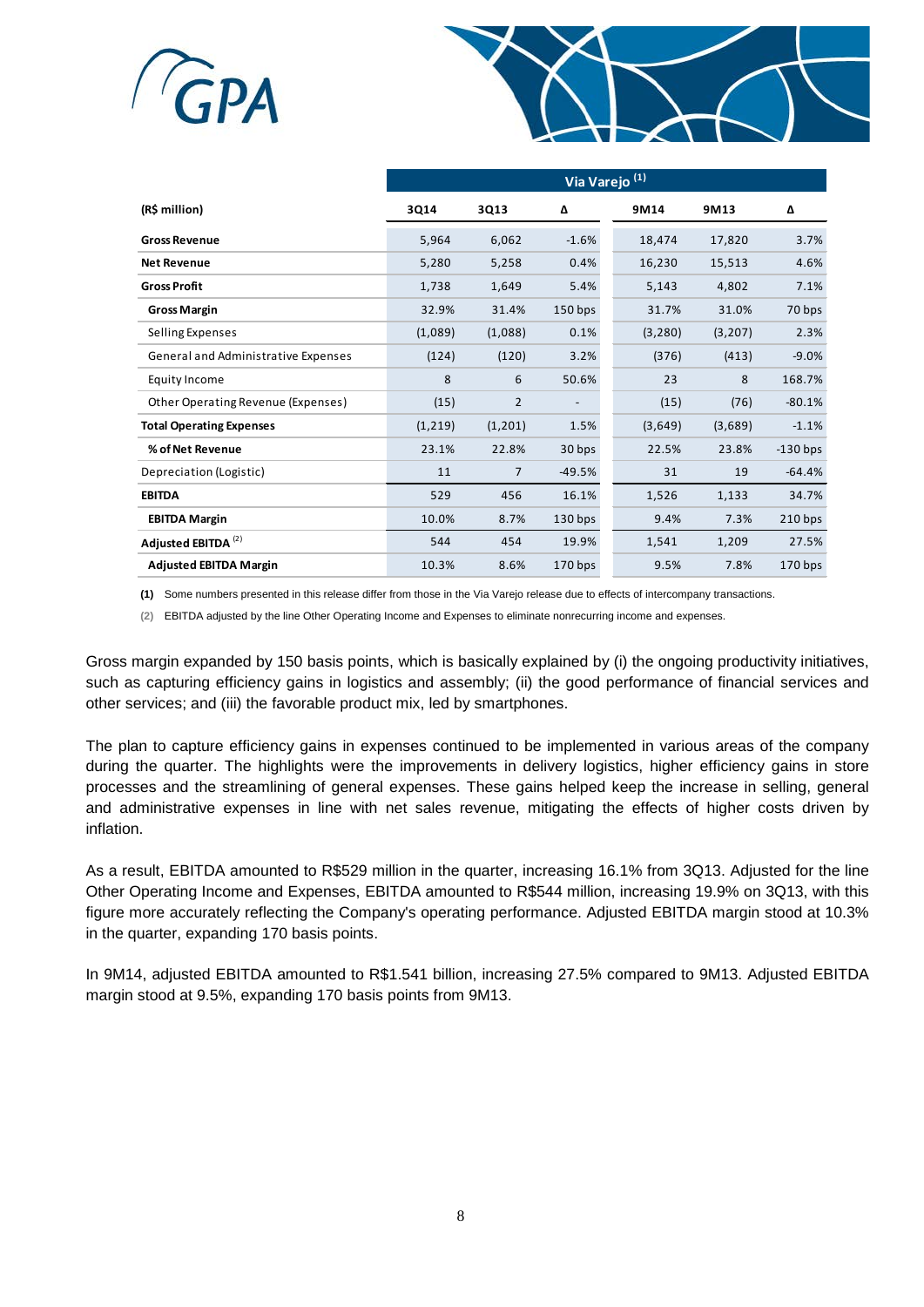



# **Section III – GPA Results**

# **Indebtedness**

|                                                    | <b>Consolidated</b> |            |  |  |
|----------------------------------------------------|---------------------|------------|--|--|
| (R\$ million)                                      | 09.30.2014          | 09.30.2013 |  |  |
|                                                    |                     |            |  |  |
| <b>Short Term Debt</b>                             | (2,999)             | (2, 228)   |  |  |
| Loans and Financing                                | (1, 149)            | (1, 124)   |  |  |
| Debentures                                         | (1,850)             | (1, 104)   |  |  |
| <b>Long Term Debt</b>                              | (3, 817)            | (4,621)    |  |  |
| Loans and Financing                                | (1,719)             | (1,724)    |  |  |
| Debentures                                         | (2,097)             | (2,897)    |  |  |
| <b>Total Gross Debt</b>                            | (6, 815)            | (6, 849)   |  |  |
| <b>Cash and Financial investments</b>              | 6,601               | 4,803      |  |  |
| Net Cash (Debt)                                    | (214)               | (2,046)    |  |  |
| EBITDA $(1)$                                       | 4,615               | 3,839      |  |  |
| Net Debt / EBITDA <sup>(1)</sup>                   | 0.05x               | 0.53x      |  |  |
| Payment Book - Short Term                          | (2,627)             | (2,521)    |  |  |
| Payment Book - Long Term                           | (120)               | (120)      |  |  |
| Net Debt with payment book                         | (2,961)             | (4,687)    |  |  |
| Net Debt with Payment Book / EBITDA <sup>(1)</sup> | 0.64x               | 1.22x      |  |  |

**(1)** EBITDA in the last 12 months.

Net debt stood at R\$214 million at the end of September of 2014, decreasing by R\$1.832 billion from a year earlier. The reduction in net debt volume is explained by the higher cash generation in the period and improvement in working capital, as well the cash inflow of the public offering by Via Varejo . As a result, the Net Debt/EBITDA ratio decreased from 0.53x to 0.05x, in line with the level of the previous quarter.

Net debt, including Via Varejo's payment book operation, stood at R\$2.961 billion, decreasing R\$1.726 billion from September 2013. The ratio of Net Debt with payment book/EBITDA stood at 0.64x at the end of 3Q14.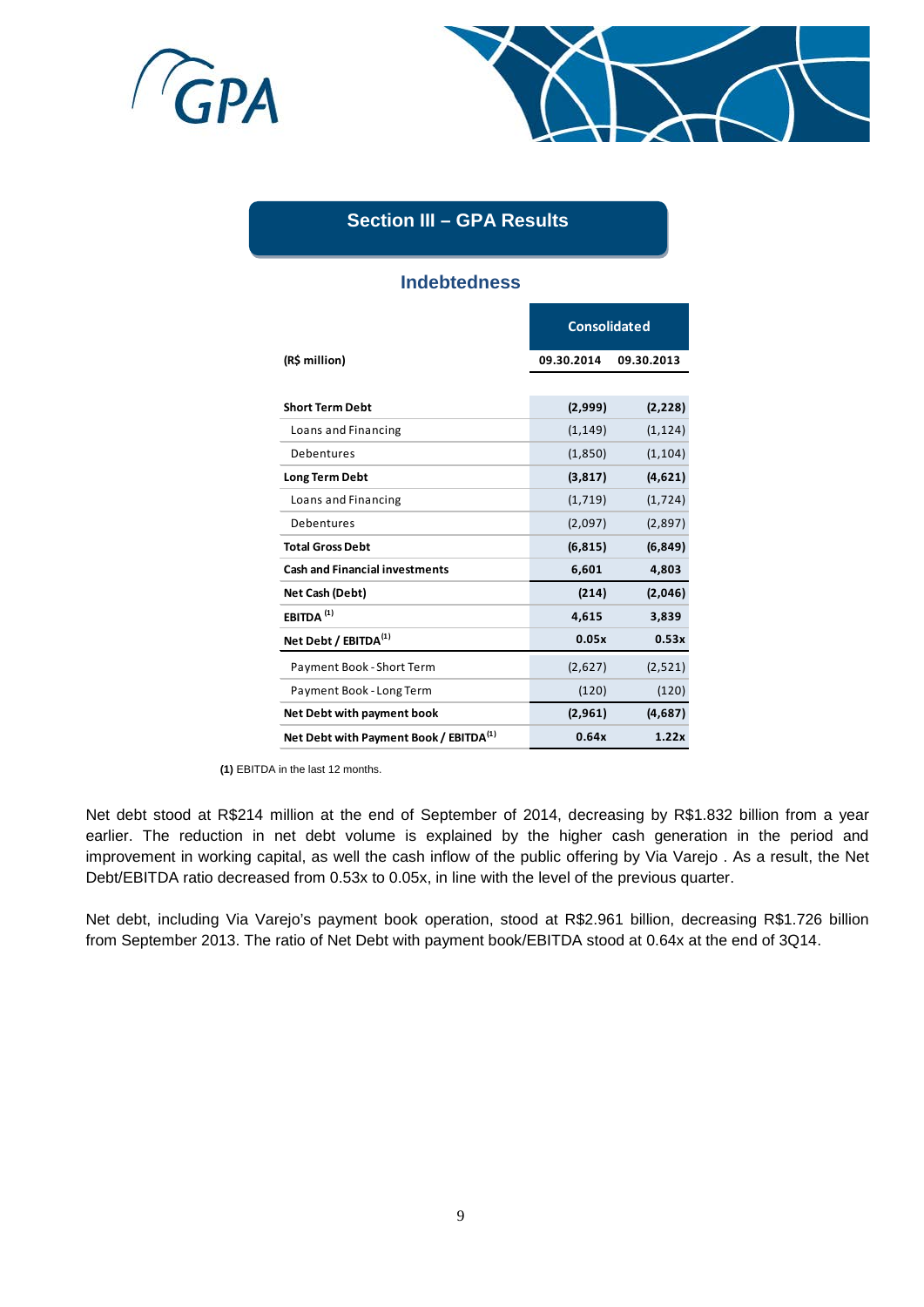

.



# **Financial Result**

|                                                 | <b>Consolidated</b> |       |        |          |          |        |  |
|-------------------------------------------------|---------------------|-------|--------|----------|----------|--------|--|
| (R\$ million)                                   | 3Q14                | 3Q13  | Δ      | 9M14     | 9M13     | Δ      |  |
|                                                 |                     |       |        |          |          |        |  |
| <b>Financial Revenue</b>                        | 159                 | 146   | 8.9%   | 491      | 416      | 18.1%  |  |
| <b>Financial Expenses</b>                       | (536)               | (457) | 17.3%  | (1, 569) | (1, 282) | 22.4%  |  |
| <b>Net Financial Revenue (Expenses)</b>         | (378)               | (312) | 21.2%  | (1,078)  | (866)    | 24.5%  |  |
| % of Net Revenue                                | 2.4%                | 2.2%  | 20 bps | 2.3%     | 2.1%     | 20 bps |  |
| Charges on Net Bank Debt                        | (84)                | (61)  | 38.9%  | (192)    | (170)    | 12.7%  |  |
| Cost of Discount of Receivables of Payment Book | (86)                | (68)  | 26.1%  | (251)    | (192)    | 30.8%  |  |
| Cost of Sale of Receivables of Credit Card      | (171)               | (157) | 8.9%   | (536)    | (417)    | 28.5%  |  |
| Restatement of Other Assets and Liabilities     | (36)                | (25)  | 41.7%  | (100)    | (87)     | 14.7%  |  |
| <b>Net Financial Revenue (Expenses)</b>         | (378)               | (312) | 21.2%  | (1,078)  | (866)    | 24.5%  |  |

The net financial result was an expense of R\$378 million, increasing 21.2% from 3Q13, though lagging the cumulative increase of 29% in the interest rate (CDI) in the period. As a ratio of net revenue, the net financial expense increased from 2.2% in 3Q13 to 2.4% in 3Q14.

The main variations in net financial (income) expenses were:

- Increase of R\$ 23 million in bank debt charges, primarily due to the higher interest rate (CDI), which was partially offset by the higher yields earned on the cash in the period;
- Increase of R\$18 million in the cost of discount of receivables from payment books, which rose 26.1%, lagging the increase in the CDI rate. As a ratio of net revenue, this cost remained at 0.5% compared to 3Q13 ;
- Growth of R\$14 million in the cost of sale of credit card receivables, with variation of 8.9%, significantly below the increase in the interest rate due to the lower frequency of sales receivable.

Sales of receivables volume (cards and payment books) amounted to R\$8.3 billion in the period.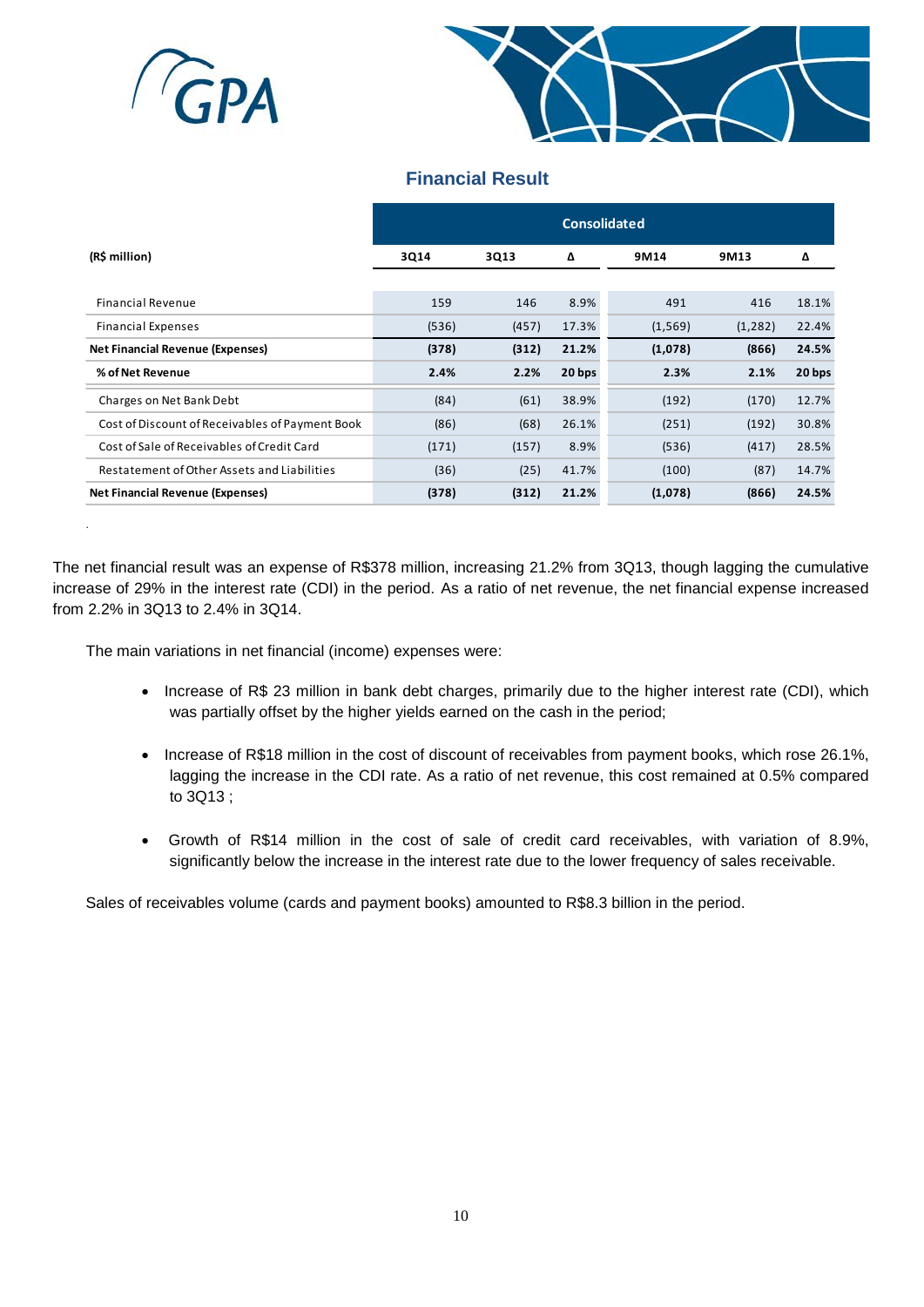



## **Net Income**

|                                              |       |       | <b>Consolidated</b> |         |       |          |  |  |  |  |  |  |  |  |
|----------------------------------------------|-------|-------|---------------------|---------|-------|----------|--|--|--|--|--|--|--|--|
| (R\$ million)                                | 3Q14  | 3Q13  | Δ%                  | 9M14    | 9M13  | Δ%       |  |  |  |  |  |  |  |  |
| <b>EBITDA</b>                                | 1,168 | 1,036 | 12.7%               | 3,308   | 2,507 | 31.9%    |  |  |  |  |  |  |  |  |
| Depreciation (Logistic)                      | (27)  | (21)  | 31.1%               | (77)    | (57)  | 34.8%    |  |  |  |  |  |  |  |  |
| Depreciation and Amortization                | (207) | (201) | 2.9%                | (589)   | (591) | $-0.3%$  |  |  |  |  |  |  |  |  |
| Net Financial Revenue (Expenses)             | (378) | (312) | 21.2%               | (1,078) | (866) | 24.5%    |  |  |  |  |  |  |  |  |
| <b>Income Before Income Tax</b>              | 557   | 503   | 10.7%               | 1,564   | 993   | 57.4%    |  |  |  |  |  |  |  |  |
| Income Tax                                   | (167) | (147) | 14.1%               | (477)   | (285) | 67.6%    |  |  |  |  |  |  |  |  |
| Company's net income                         | 390   | 357   | 9.3%                | 1,087   | 709   | 53.3%    |  |  |  |  |  |  |  |  |
| <b>Net Margin</b>                            | 2.5%  | 2.5%  | 0 bps               | 2.4%    | 1.7%  | 70 bps   |  |  |  |  |  |  |  |  |
| <b>Net Income - Controlling Shareholders</b> | 276   | 282   | $-2.1%$             | 784     | 561   | 39.9%    |  |  |  |  |  |  |  |  |
| Net Margin - Controllings Shareholders       | 1.8%  | 2.0%  | $-20$ bps           | 1.7%    | 1.4%  | 30 bps   |  |  |  |  |  |  |  |  |
| <b>Total Nonrecurring</b>                    | (18)  | (16)  | 11.3%               | (110)   | (374) | $-70.5%$ |  |  |  |  |  |  |  |  |
| Income Tax from Nonrecurring                 | 12    | 5.    | 134.9%              | 32      | 106   | $-70.0%$ |  |  |  |  |  |  |  |  |
| Adjusted Net Income <sup>(1)</sup>           | 396   | 367   | 7.6%                | 1,165   | 978   | 19.2%    |  |  |  |  |  |  |  |  |
| <b>Adjusted Net Margin</b>                   | 2.5%  | 2.6%  | $-10$ bps           | 2.5%    | 2.4%  | 10 bps   |  |  |  |  |  |  |  |  |

**(1) Net Income adjusted by Other Operating Income and Expenses, thus eliminating non-recurring income and expenses as well as the respective effects of income tax**

The Company net income amounted to R\$390 million, growing 9.3% on the prior-year period, with net margin of 2.5%. The net income was driven mainly by the higher profitability at Assaí, Multivarejo and Via Varejo. The net income adjusted by Other Operating Income and Expenses totaled R\$ 396 million.

Net income attributable to controlling shareholders decreased 2.1% in the period, reflecting the change in the equity interest in Via Varejo, from 52.4% in 3Q13 to 43.3% in 3Q14.

In 9M14 net income totaled R\$ 1.087 billion, with a margin of 2.4%. Adjusted for Other Operating Income and Expenses, net income totaled R \$ 1.165 billion, an increase of 19.2% compared to 9M13.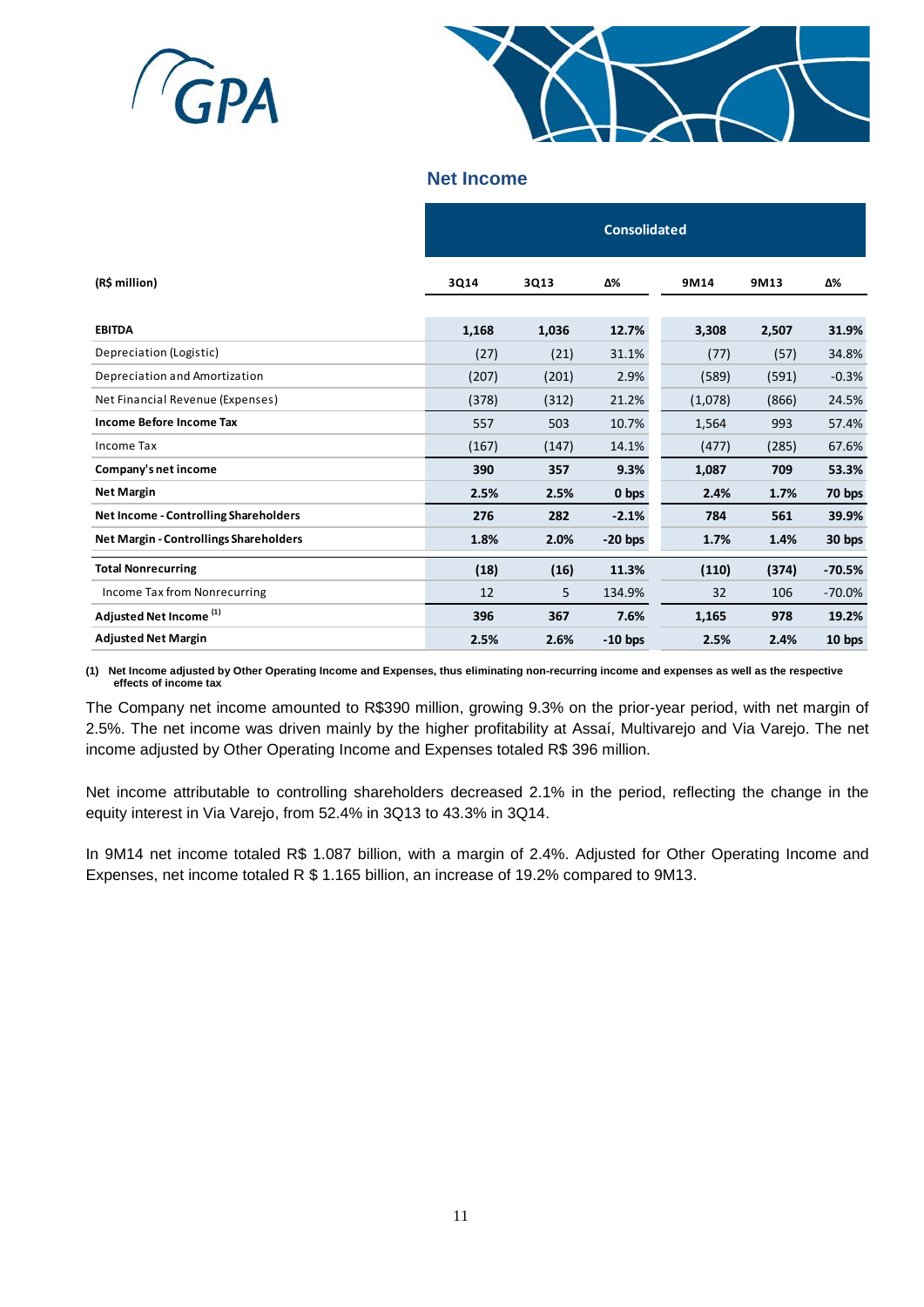



# **Simplified Cash Flow Statement**

|                                             | <b>Consolidated</b> |          |          |          |  |  |  |  |  |  |
|---------------------------------------------|---------------------|----------|----------|----------|--|--|--|--|--|--|
| (R\$ million)                               | 3Q14                | 3Q13     | 9M14     | 9M13     |  |  |  |  |  |  |
| Cash Balance at beginning of period         | 5,356               | 5,037    | 8,367    | 7,086    |  |  |  |  |  |  |
| Cash Flow from operating activities         | 769                 | 208      | 48       | 810      |  |  |  |  |  |  |
| <b>EBITDA</b>                               | 1,168               | 1,036    | 3,308    | 2,507    |  |  |  |  |  |  |
| Cost of Sale of Receivables                 | (257)               | (226)    | (786)    | (608)    |  |  |  |  |  |  |
| Working Capital                             | (382)               | (539)    | (2, 436) | (1, 123) |  |  |  |  |  |  |
| Assets and Liabilities Variation            | 240                 | (64)     | (37)     | 35       |  |  |  |  |  |  |
| <b>Cash flow from investment activities</b> | (308)               | (452)    | (869)    | (1,226)  |  |  |  |  |  |  |
| Net Investment                              | 590                 | 715      | 29       | (68)     |  |  |  |  |  |  |
| <b>Aquisition and Others</b>                | (898)               | (1, 166) | (898)    | (1, 158) |  |  |  |  |  |  |
| Change on net cash after investments        | 462                 | (244)    | (821)    | (416)    |  |  |  |  |  |  |
| Cash Flow from financing activities         | 783                 | (13)     | (946)    | (1,890)  |  |  |  |  |  |  |
| Dividends payments and others               | (36)                | (33)     | (222)    | (234)    |  |  |  |  |  |  |
| Net Proceeds                                | 819                 | 20       | (723)    | (1,656)  |  |  |  |  |  |  |
| Change on net cash                          | 1,245               | (257)    | (1,766)  | (2,306)  |  |  |  |  |  |  |
| Cash Balance at end of period               | 6,601               | 4,780    | 6,601    | 4,780    |  |  |  |  |  |  |
| Net debt                                    | (214)               | (2,046)  | (214)    | (2,046)  |  |  |  |  |  |  |

The cash balance in the end of 3Q14 was R\$6.601 billion, growth of R\$ 1.245 billion compared to the beginning of the quarter, arising mainly due to the following factors:

- (i) Increase in cash generation from higher operating efficiency of the business;
- (ii) Improvement of 3 days $<sup>(1)</sup>$  in working capital</sup>
- (iii) Inflow of approximately R\$900 million due to issuance Debentures in the quarter.

 $<sup>(1)</sup>$ In days of COGS</sup>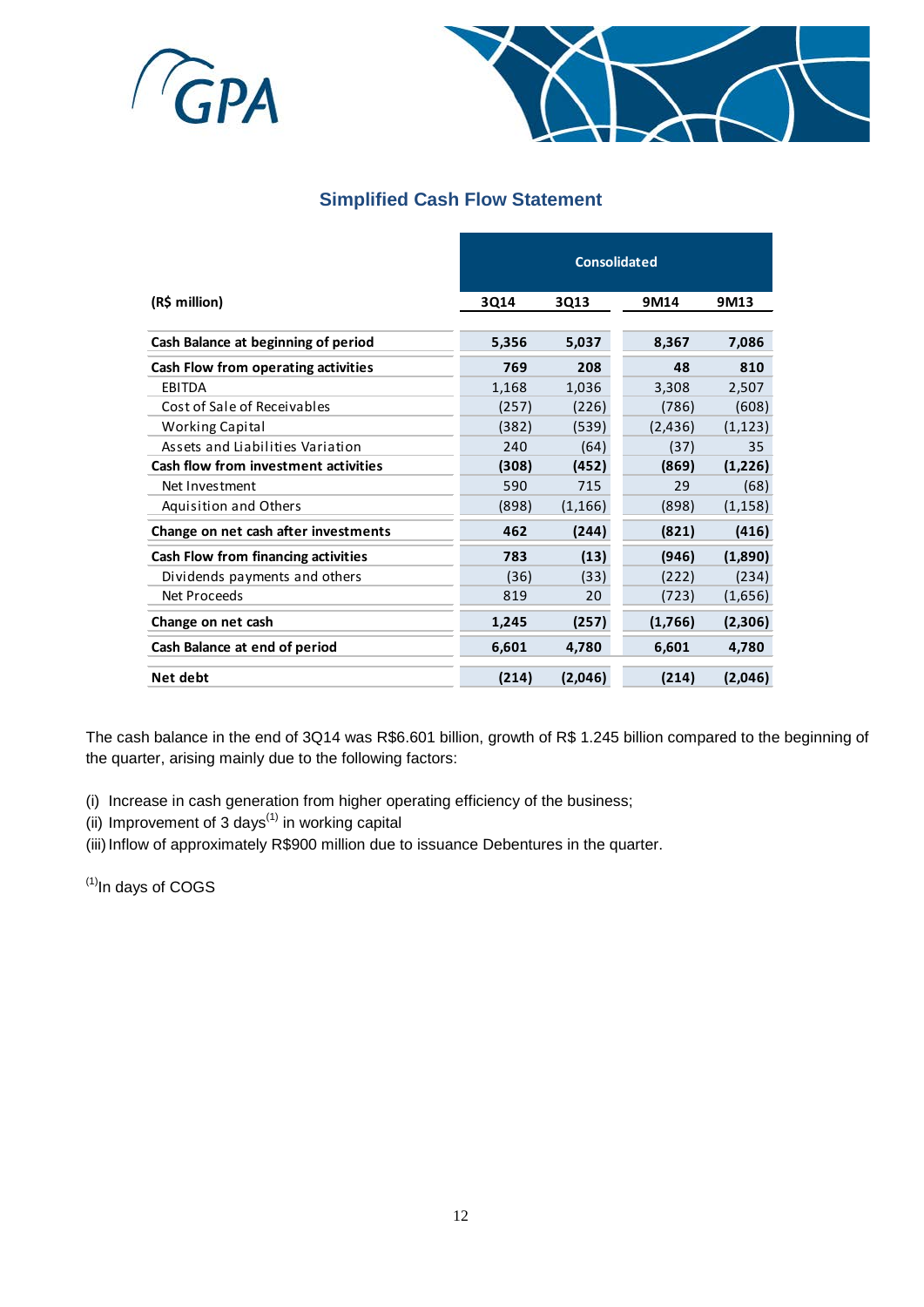



# **Capital Expenditure**

|                                   |      |      | <b>Consolidated</b> |       |       |          |      | <b>Food Businesses</b> |          | Via Varejo |      |         |
|-----------------------------------|------|------|---------------------|-------|-------|----------|------|------------------------|----------|------------|------|---------|
| (R\$ million)                     | 3Q14 | 3013 | Δ                   | 9M14  | 9M13  | Δ        | 3014 | 3013                   | Δ        | 3Q14       | 3Q13 | Δ       |
|                                   |      |      |                     |       |       |          |      |                        |          |            |      |         |
| New stores and land acquisition   | 132  | 169  | $-21.8%$            | 354   | 570   | $-37.9%$ | 104  | 155                    | $-32.9%$ | 29         | 14   | 101.1%  |
| Store renovations and conversions | 88   | 120  | $-27.0%$            | 218   | 359   | $-39.2%$ | 53   | 81                     | $-34.4%$ | 36         | 40   | $-9.7%$ |
| Infrastructure and Others         | 297  | 149  | 99.4%               | 539   | 351   | 53.4%    | 177  | 85                     | 107.0%   | 79         | 38   | 107.4%  |
| Non-cash Effect                   |      |      |                     |       |       |          |      |                        |          |            |      |         |
| <b>Financing Assets</b>           | 15   | 32   | $-52.6%$            | 9     | 17    | $-47.6%$ | 15   | 32                     | $-52.6%$ |            |      |         |
| <b>Total</b>                      | 532  | 471  | 13.1%               | 1,120 | 1.298 | $-13.7%$ | 349  | 353                    | $-1.1%$  | 144        | 93   | 56.0%   |

The Group's investments amounted to R\$532 million in the quarter. Multivarejo and Assaí accounted for 66% of total investment, followed by Via Varejo with 27%.

In the third quarter, the Group opened 50 new stores: 31 Minimercado Extra, 2 Minuto Pão de Açúcar, 2 Assaí, 11 Casas Bahia and 4 Pontofrio.

In the year to September, the Group opened 52 Minimercado Extra, 3 Minuto Pão de Açúcar, 1 Pão de Açúcar, 3 Extra Hiper, 5 Assaí, 25 Casas Bahia and 4 Pontofrio, as well as 3 drugstores, for a total of 96 store openings.

During the year, the greater discipline exercised in allocating investments to new stores and renovations is explained by the better negotiations for new store openings and the review of construction methods, as well as other initiatives that optimized CAPEX per square meter.

For the coming quarters, the Company will continue to focus on organic growth, with acceleration in the pace of store openings compared to prior quarters.

# **Dividends**

The meeting of the Board of Directors held on October 30, 2014 approved the distribution of interim dividends based on the net income recorded on the balance sheet of September 30, 2014, in the amount of R\$35.8 million, which corresponds to R\$0.14 per preferred share and R\$0.127272 per common share. Shareholders of record on November 10, 2014 will be entitled to the payment. As of November 11, 2014, the shares will trade ex-dividends. Payment will be effected on November 21, 2014.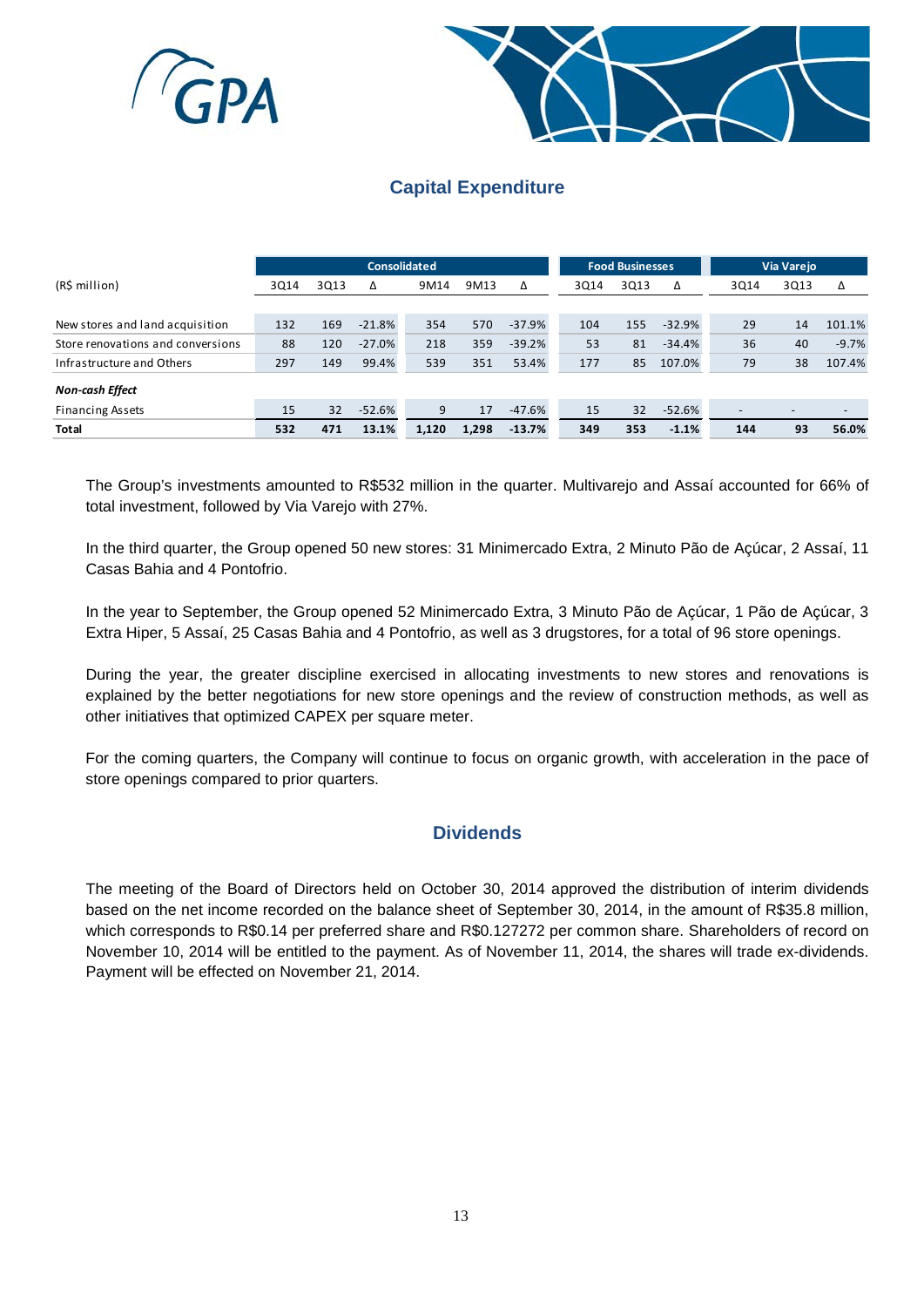



## **Appendix I - Definitions used in this document**

**Company's Business Units:** The Company's business is divided into four units - food retail, cash and carry, electronics and home appliance retail (brick and mortar) and e-commerce – grouped as follows



**Same-store sales:** The basis for calculating same-store sales is defined by the sales registered in stores open for at least 12 consecutive months. Acquisitions in their first 12 months of operation are not included in the samestore calculation base.

**Growth and changes:** The growth and changes presented in this document refer to variations in comparison with the same period of the previous year, except where stated otherwise.

**EBITDA:** As of 4Q12, the results of Equity Income and Other Operating Income (Expenses) were included together with Total Operating Expenses in the calculation of EBITDA. This means that the calculation of EBITDA complies with Instruction 527 issued by the Securities and Exchange Commission of Brazil (CVM) on October 4, 2012. As from 1Q13, the depreciation recognized in the cost of goods sold, which essentially consists of the depreciation of distribution centers, began to be specified in the calculation of EBITDA.

**Adjusted EBITDA:** Measure of profitability calculated by excluding Other Operating Income and Expenses from EBITDA. Management uses this measure because it believes it eliminates nonrecurring expenses and revenues and other nonrecurring items that could compromise the comparability and analysis of results.

**Adjusted net income:** Measure of profitability calculated as net income excluding Other Operating Income and Expenses and discounting the effects from Income and Social Contribution Taxes. Management uses this measure because it believes it eliminates nonrecurring expenses and revenues and other nonrecurring items that could compromise the comparability and analysis of results.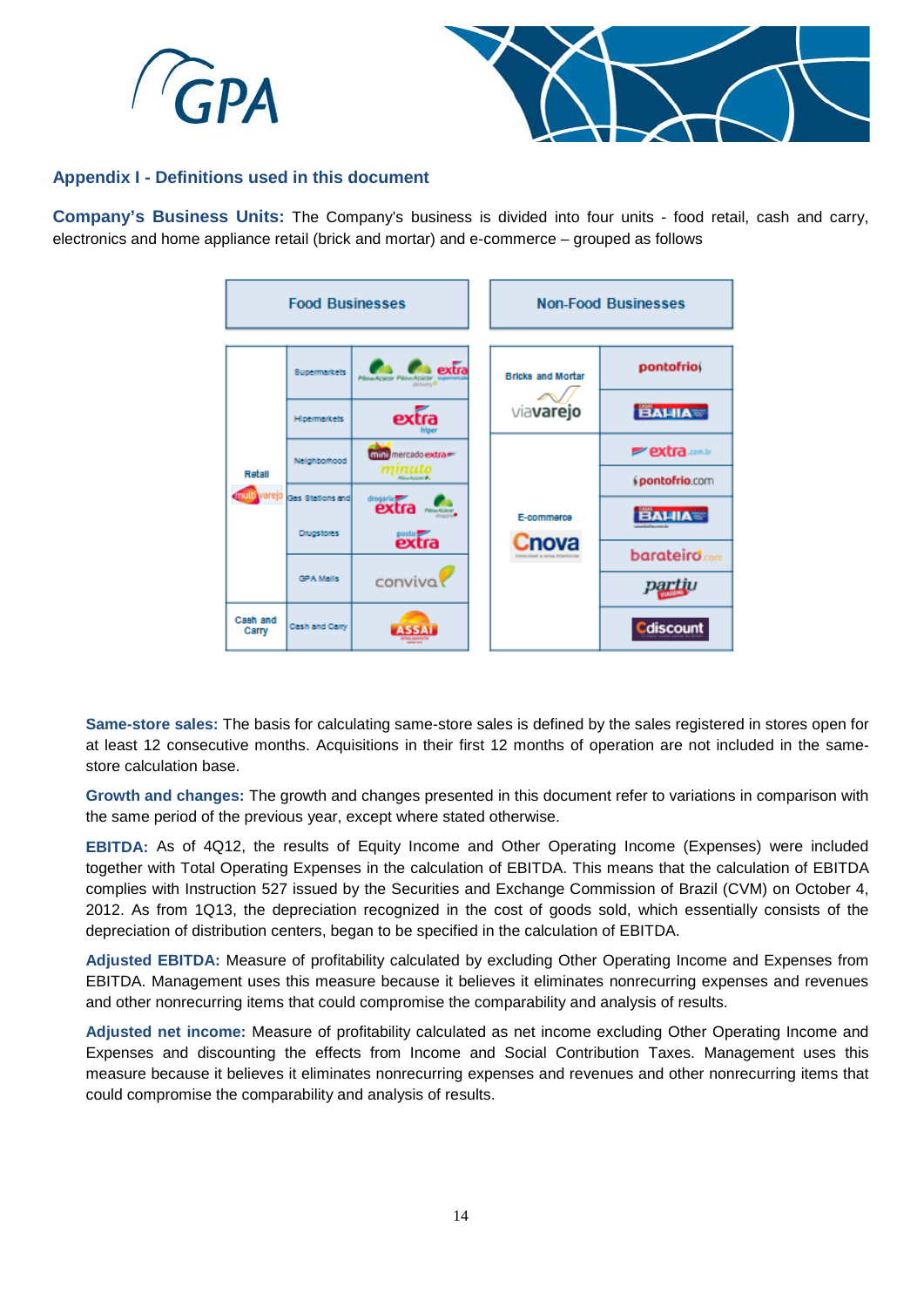



|                                                    | <b>BALANCE SHEET</b> |                     |            |            |                        |                |  |  |  |  |  |  |  |
|----------------------------------------------------|----------------------|---------------------|------------|------------|------------------------|----------------|--|--|--|--|--|--|--|
|                                                    |                      | <b>ASSETS</b>       |            |            |                        |                |  |  |  |  |  |  |  |
|                                                    |                      | <b>Consolidated</b> |            |            | <b>Food Businesses</b> |                |  |  |  |  |  |  |  |
| (R\$ million)                                      | 09.30.2014           | 06.30.2014          | 09.30.2013 | 09.30.2014 | 06.30.2014             | 09.30.2013     |  |  |  |  |  |  |  |
| <b>Current Assets</b>                              | 18,329               | 15,669              | 14,849     | 6,998      | 6,407                  | 6,336          |  |  |  |  |  |  |  |
| Cash and Marketable Securities                     | 6,601                | 5,379               | 4,803      | 2,884      | 2,307                  | 2,492          |  |  |  |  |  |  |  |
| <b>Accounts Receivable</b>                         | 2,931                | 2,497               | 2,365      | 147        | 158                    | 207            |  |  |  |  |  |  |  |
| Credit Cards                                       | 317                  | 273                 | 235        | 47         | 58                     | 108            |  |  |  |  |  |  |  |
| Payment book                                       | 2,208                | 2,259               | 2,149      |            |                        |                |  |  |  |  |  |  |  |
| Sales Vouchers and Others                          | 571                  | 174                 | 200        | 85         | 79                     | 84             |  |  |  |  |  |  |  |
| Allowance for Doubtful Accounts                    | (325)                | (231)               | (233)      | (1)        | (1)                    | (0)            |  |  |  |  |  |  |  |
| Resulting from Commercial Agreements               | 160                  | 22                  | 15         | 15         | 22                     | 15             |  |  |  |  |  |  |  |
| Inventories                                        | 7,455                | 6,464               | 6,252      | 3,569      | 3,468                  | 3,158          |  |  |  |  |  |  |  |
| <b>Recoverable Taxes</b>                           | 750                  | 760                 | 976        | 146        | 174                    | 273            |  |  |  |  |  |  |  |
| Noncurrent Assets for Sale                         | 22                   | 26                  | 52         | 8          | 8                      | 25             |  |  |  |  |  |  |  |
| Expenses in Advance and Other Accounts Receivables | 570                  | 544                 | 401        | 245        | 292                    | 180            |  |  |  |  |  |  |  |
| <b>Noncurrent Assets</b>                           | 20,899               | 19,793              | 18,726     | 15,663     | 15,373                 | 15,516         |  |  |  |  |  |  |  |
| Long-Term Assets                                   | 4,690                | 4,549               | 4,741      | 2,531      | 2,483                  | 2,852          |  |  |  |  |  |  |  |
| Accounts Receivables                               | 96                   | 97                  | 113        |            |                        |                |  |  |  |  |  |  |  |
| Payment Book                                       | 105                  | 106                 | 107        |            |                        |                |  |  |  |  |  |  |  |
| Others                                             |                      |                     | 16         |            |                        | L,             |  |  |  |  |  |  |  |
| Allowance for Doubtful Accounts                    | (9)                  | (9)                 | (9)        | ٠          | $\overline{a}$         | $\overline{a}$ |  |  |  |  |  |  |  |
| Inventories                                        | 172                  | 172                 | 172        | 172        | 172                    | 172            |  |  |  |  |  |  |  |
| Recoverable Taxes                                  | 1.663                | 1,583               | 1,244      | 386        | 371                    | 292            |  |  |  |  |  |  |  |
| <b>Financial Instruments</b>                       |                      |                     | 362        |            |                        | 362            |  |  |  |  |  |  |  |
| Deferred Income Tax and Social Contribution        | 861                  | 870                 | 1,025      | 339        | 351                    | 379            |  |  |  |  |  |  |  |
| Amounts Receivable from Related Parties            | 264                  | 204                 | 200        | 445        | 395                    | 308            |  |  |  |  |  |  |  |
| Judicial Deposits                                  | 912                  | 883                 | 998        | 522        | 528                    | 732            |  |  |  |  |  |  |  |
| Expenses in Advance and Others                     | 723                  | 738                 | 626        | 667        | 666                    | 606            |  |  |  |  |  |  |  |
| Investments                                        | 393                  | 359                 | 390        | 339        | 243                    | 290            |  |  |  |  |  |  |  |
| Property and Equipment                             | 9,396                | 9,187               | 8,660      | 8,028      | 7,913                  | 7,589          |  |  |  |  |  |  |  |
| Intangible Assets                                  | 6,419                | 5,699               | 4,936      | 4,766      | 4,735                  | 4,786          |  |  |  |  |  |  |  |
| <b>TOTAL ASSETS</b>                                | 39,228               | 35,462              | 33,576     | 22,661     | 21,780                 | 21,852         |  |  |  |  |  |  |  |

|                                             |              | <b>LIABILITIES</b>  |              |                |                        |                |
|---------------------------------------------|--------------|---------------------|--------------|----------------|------------------------|----------------|
|                                             |              | <b>Consolidated</b> |              |                | <b>Food Businesses</b> |                |
|                                             | 09.30.2014   | 06.30.2014          | 09.30.2013   | 09.30.2014     | 06.30.2014             | 09.30.2013     |
| <b>Current Liabilities</b>                  | 17,285       | 14,597              | 13,235       | 6,455          | 6,499                  | 6,453          |
| Suppliers                                   | 8,261        | 6,753               | 5,682        | 2,910          | 2,936                  | 2,638          |
| Loans and Financing                         | 1,149        | 1,054               | 1,124        | 1,052          | 997                    | 1,028          |
| Payment Book (CDCI)                         | 2,627        | 2,624               | 2,521        |                |                        |                |
| Debentures                                  | 1,850        | 1,380               | 1,104        | 1.031          | 962                    | 1,089          |
| Payroll and Related Charges                 | 1,010        | 850                 | 939          | 500            | 412                    | 496            |
| Taxes and Social Contribution Payable       | 733          | 769                 | 744          | 222            | 326                    | 307            |
| Dividends Proposed                          | $\mathbf{1}$ | $\mathbf{1}$        | 100          | $\mathbf{1}$   | $\mathbf{1}$           | $\mathbf{1}$   |
| Financing for Purchase of Fixed Assets      | 31           | 46                  | 54           | 31             | 46                     | 54             |
| Rents                                       | 65           | 66                  | 50           | 65             | 66                     | 50             |
| Acquisition of Companies                    | 72           | 72                  | 68           | 72             | 72                     | 68             |
| Debt with Related Parties                   | 318          | 23                  | 35           | 363            | 395                    | 426            |
| Advertisement                               | 63           | 71                  | 69           | 24             | 32                     | 34             |
| Provision for Restructuring                 | 3            | $\overline{4}$      | $\mathbf{1}$ | $\overline{3}$ | $\overline{a}$         | $\mathbf{1}$   |
| <b>Tax Payments</b>                         |              |                     |              |                |                        | $\overline{a}$ |
| Advanced Revenue                            | 139          | 141                 | 83           | 34             | 35                     | $\overline{7}$ |
| Others                                      | 964          | 741                 | 660          | 148            | 215                    | 253            |
| <b>Long-Term Liabilities</b>                | 8,143        | 7,452               | 8,688        | 6,533          | 5,842                  | 7,019          |
| Loans and Financing                         | 1,719        | 1,673               | 1,724        | 1,550          | 1,517                  | 1,621          |
| Payment Book (CDCI)                         | 120          | 122                 | 120          |                |                        |                |
| Debentures                                  | 2.097        | 1.600               | 2,897        | 2.097          | 1,200                  | 2,098          |
| Financing for Purchase of Assets            | 8            | 8                   | ÷            | 8              | 8                      | $\overline{a}$ |
| Acquisition of Companies                    | 54           | 118                 | 106          | 54             | 118                    | 106            |
| <b>Related Parties</b>                      |              | (0)                 |              |                |                        | $\overline{a}$ |
| Deferred Income Tax and Social Contribution | 1,129        | 1,042               | 1,090        | 1,127          | 1,039                  | 1,086          |
| Tax Installments                            | 954          | 974                 | 1,091        | 915            | 936                    | 1,051          |
| Provision for Contingencies                 | 1.153        | 1.346               | 1,101        | 580            | 831                    | 885            |
| Advanced Revenue                            | 810          | 483                 | 430          | 111            | 108                    | 45             |
| Others                                      | 98           | 85                  | 129          | 91             | 85                     | 127            |
| <b>Shareholders' Equity</b>                 | 13,801       | 13,413              | 11,652       | 9,673          | 9,439                  | 8,380          |
| Capital                                     | 6,789        | 6,786               | 6,760        | 5,062          | 5,059                  | 4,983          |
| Capital Reserves                            | 265          | 257                 | 220          | 265            | 257                    | 220            |
| Profit Reserves                             | 3,181        | 2,952               | 2,050        | 3,181          | 2,952                  | 2,050          |
| Minority Interest                           | 3,566        | 3,418               | 2,623        | 1,165          | 1,171                  | 1,126          |
| <b>TOTAL LIABILITIES</b>                    | 39,228       | 35,462              | 33,576       | 22,661         | 21,780                 | 21,852         |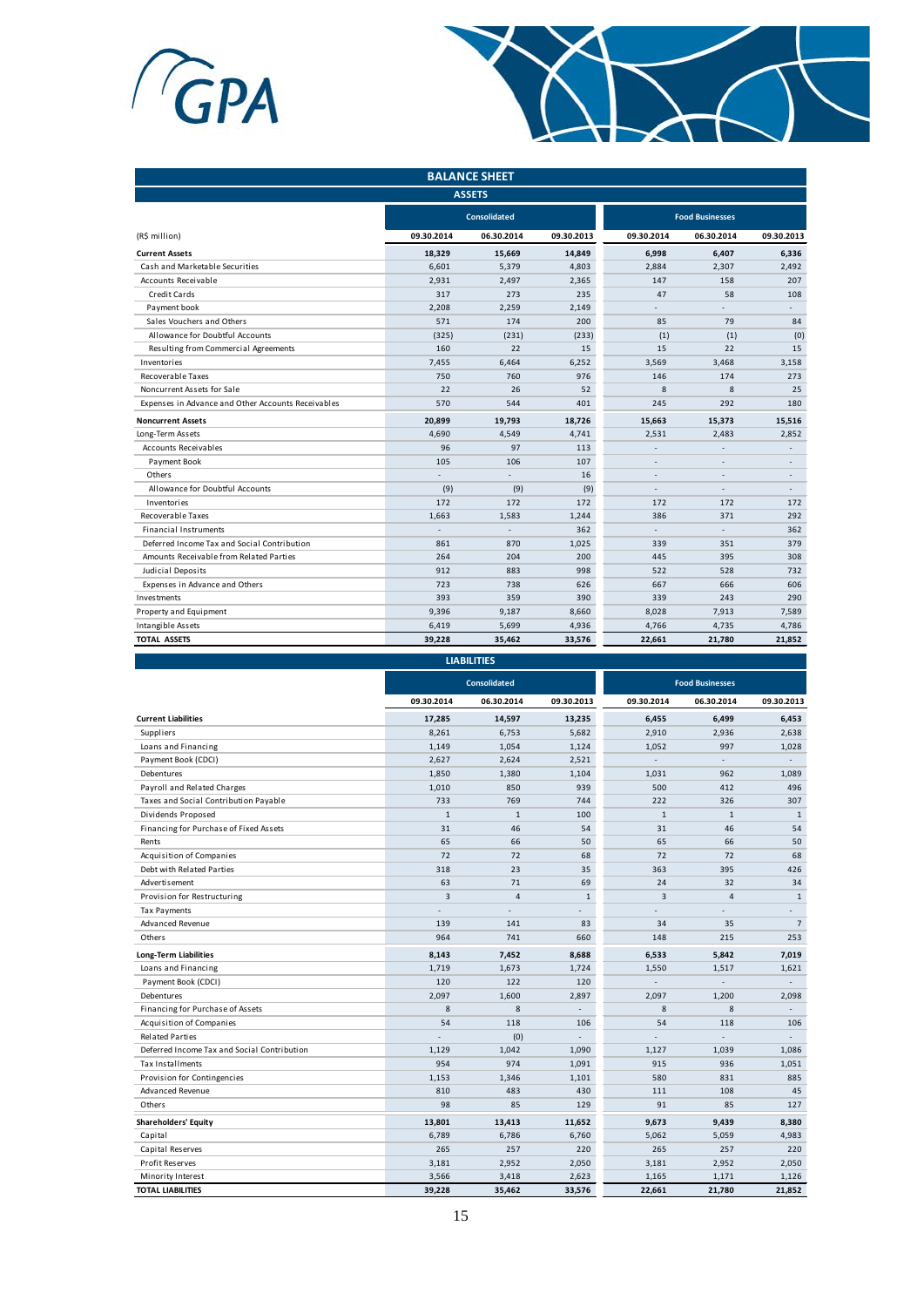#### **INCOME STATEMENT**

|                                                                      |           | Consolidated | <b>Food Businesses</b> |          |          | <b>Multivareio</b> |          | Assaí    |          |         | <b>Via Varejo</b>        |                          |         |                |         |
|----------------------------------------------------------------------|-----------|--------------|------------------------|----------|----------|--------------------|----------|----------|----------|---------|--------------------------|--------------------------|---------|----------------|---------|
| R\$ - Million                                                        | 3Q14      | 3Q13         | Δ                      | 3Q14     | 3Q13     | Δ                  | 3Q14     | 3Q13     | Δ        | 3Q14    | 3Q13                     | Δ                        | 3Q14    | 3Q13           | Δ       |
| Gross Revenue <sup>(1)</sup>                                         | 17,356    | 15,753       | 10.2%                  | 8,941    | 8,481    | 5.4%               | 6,675    | 6,743    | $-1.0%$  | 2,266   | 1,738                    | 30.4%                    | 5,964   | 6,062          | $-1.6%$ |
| Net Revenue <sup>(1)</sup>                                           | 15,649    | 14,107       | 10.9%                  | 8,253    | 7,774    | 6.2%               | 6,156    | 6,176    | $-0.3%$  | 2,097   | 1,598                    | 31.2%                    | 5,280   | 5,258          | 0.4%    |
| <b>Cost of Goods Sold</b>                                            | (11, 595) | (10, 397)    | 11.5%                  | (6, 170) | (5, 844) | 5.6%               | (4, 365) | (4, 468) | $-2.3%$  | (1,805) | (1, 376)                 | 31.1%                    | (3,531) | (3,601)        | $-1.9%$ |
| Depreciation (Logistic)                                              | (27)      | (21)         | 31.1%                  | (12)     | (11)     | 12.9%              | (12)     | (11)     | 7.0%     | (1)     | (0)                      | N/A                      | (11)    | (7)            | 49.5%   |
| <b>Gross Profit</b>                                                  | 4.027     | 3,690        | 9.2%                   | 2.071    | 1,919    | 7.9%               | 1.779    | 1,698    | 4.8%     | 291     | 221                      | 31.7%                    | 1.738   | 1,649          | 5.4%    |
| Selling Expenses                                                     | (2, 525)  | (2, 299)     | 9.8%                   | (1, 305) | (1, 173) | 11.3%              | (1, 111) | (1,025)  | 8.4%     | (194)   | (148)                    | 31.1%                    | (1,089) | (1,088)        | 0.1%    |
| General and Administrative Expenses                                  | (370)     | (375)        | $-1.3%$                | (190)    | (203)    | $-6.4%$            | (163)    | (183)    | $-10.6%$ | (27)    | (21)                     | 30.4%                    | (124)   | (120)          | 3.2%    |
| Equity Income                                                        | 27        | 16           | 73.5%                  | 20       | 10       | 100.1%             | 20       | 10       | 100.1%   |         | $\overline{\phantom{a}}$ | $\overline{\phantom{0}}$ | 8       | 6              | 50.6%   |
| <b>Other Operating Revenue (Expenses)</b>                            | (18)      | (16)         | 11.3%                  | (15)     | (18)     | $-17.0%$           | (15)     | (18)     | $-16.5%$ | (0)     | (0)                      | N/A                      | (15)    | $\overline{2}$ |         |
| <b>Total Operating Expenses</b>                                      | (2,886)   | (2,674)      | 7.9%                   | (1, 490) | (1,384)  | 7.7%               | (1, 268) | (1, 215) | 4.4%     | (222)   | (169)                    | 30.9%                    | (1,219) | (1, 201)       | 1.5%    |
| Depreciation and Amortization                                        | (207)     | (201)        | 2.9%                   | (157)    | (170)    | $-7.2%$            | (138)    | (155)    | $-11.3%$ | (20)    | (14)                     | 37.5%                    | (35)    | (30)           | 16.7%   |
| Earnings before interest and Taxes - EBIT                            | 935       | 815          | 14.7%                  | 423      | 366      | 15.6%              | 373      | 328      | 13.7%    | 50      | 38                       | 33.0%                    | 483     | 419            | 15.5%   |
| <b>Financial Revenue</b>                                             | 159       | 146          | 8.9%                   | 73       | 90       | $-18.2%$           | 69       | 84       | $-18.1%$ | 4       | 5                        | $-19.3%$                 | 99      | 62             | 60.9%   |
| <b>Financial Expenses</b>                                            | (536)     | (457)        | 17.3%                  | (244)    | (222)    | 10.1%              | (225)    | (210)    | 7.2%     | (19)    | (12)                     | 61.1%                    | (247)   | (206)          | 19.9%   |
| <b>Net Financial Revenue (Expenses)</b>                              | (378)     | (312)        | 21.2%                  | (171)    | (132)    | 29.3%              | (156)    | (125)    | 24.2%    | (15)    | (7)                      | 121.6%                   | (147)   | (144)          | 2.3%    |
| Income Before Income Tax                                             | 557       | 503          | 10.7%                  | 252      | 234      | 7.9%               | 217      | 203      | 7.2%     | 35      | 31                       | 13.1%                    | 336     | 275            | 22.4%   |
| Income Tax                                                           | (167)     | (147)        | 14.1%                  | (67)     | (58)     | 17.3%              | (55)     | (47)     | 17.2%    | (12)    | (10)                     | 17.6%                    | (112)   | (90)           | 23.6%   |
| Net Income - Company                                                 | 390       | 357          | 9.3%                   | 185      | 176      | 4.9%               | 162      | 156      | 4.1%     | 22      | 20                       | 10.7%                    | 224     | 184            | 21.9%   |
| <b>Minority Interest - Noncontrolling</b>                            | 114       | 74           | 52.5%                  | (5)      | (12)     | $-57.3%$           | (5)      | (12)     | $-57.3%$ |         |                          | $\overline{\phantom{a}}$ | 127     | 88             | 45.1%   |
| Net Income - Controlling Shareholders <sup>(2)</sup>                 | 276       | 282          | $-2.1%$                | 190      | 188      | 0.9%               | 167      | 168      | $-0.3%$  | 22      | 20                       | 10.7%                    | 97      | 97             | 0.8%    |
| Earnings before Interest, Taxes, Depreciation, Amortization - EBITDA | 1.168     | 1,036        | 12.7%                  | 593      | 546      | 8.5%               | 522      | 494      | 5.7%     | 71      | 52                       | 35.4%                    | 529     | 456            | 16.1%   |
| Adjusted EBITDA <sup>(3)</sup>                                       | 1.186     | 1.052        | 12.7%                  | 608      | 564      | 7.7%               | 537      | 512      | 4.9%     | 71      | 52                       | 35.4%                    | 544     | 454            | 19.9%   |

| % of Net Revenue                                     | <b>Consolidated</b> |       | <b>Food Businesses</b> |       | <b>Multivarejo</b> |       | Assaí |       | Via Varejo |             |
|------------------------------------------------------|---------------------|-------|------------------------|-------|--------------------|-------|-------|-------|------------|-------------|
|                                                      | 3Q14                | 3Q13  | 3Q14                   | 3Q13  | 3Q14               | 3Q13  | 3Q14  | 3Q13  | 3Q14       | <b>3Q13</b> |
| <b>Gross Profit</b>                                  | 25.7%               | 26.2% | 25.1%                  | 24.7% | 28.9%              | 27.5% | 13.9% | 13.8% | 32.9%      | 31.4%       |
| Selling Expenses                                     | 16.1%               | 16.3% | 15.8%                  | 15.1% | 18.0%              | 16.6% | 9.3%  | 9.3%  | 20.6%      | 20.7%       |
| General and Administrative Expenses                  | 2.4%                | 2.7%  | 2.3%                   | 2.6%  | 2.7%               | 3.0%  | 1.3%  | 1.3%  | 2.4%       | 2.3%        |
| Equity Income                                        | 0.2%                | 0.1%  | 0.2%                   | 0.1%  | 0.3%               | 0.2%  | 0.0%  | 0.0%  | 0.2%       | 0.1%        |
| Other Operating Revenue (Expenses)                   | 0.1%                | 0.1%  | 0.2%                   | 0.2%  | 0.2%               | 0.3%  | 0.0%  | 0.0%  | 0.3%       | 0.0%        |
| <b>Total Operating Expenses</b>                      | 18.4%               | 19.0% | 18.1%                  | 17.8% | 20.6%              | 19.7% | 10.6% | 10.6% | 23.1%      | 22.8%       |
| <b>Depreciation and Amortization</b>                 | 1.3%                | 1.4%  | 1.9%                   | 2.2%  | 2.2%               | 2.5%  | 0.9%  | 0.9%  | 0.7%       | 0.6%        |
| <b>EBIT</b>                                          | 6.0%                | 5.8%  | 5.1%                   | 4.7%  | 6.1%               | 5.3%  | 2.4%  | 2.3%  | 9.2%       | 8.0%        |
| <b>Net Financial Revenue (Expenses)</b>              | 2.4%                | 2.2%  | 2.1%                   | 1.7%  | 2.5%               | 2.0%  | 0.7%  | 0.4%  | 2.8%       | 2.7%        |
| Income Before Income Tax                             | 3.6%                | 3.6%  | 3.1%                   | 3.0%  | 3.5%               | 3.3%  | 1.7%  | 1.9%  | 6.4%       | 5.2%        |
| <b>Income Tax</b>                                    | 1.1%                | 1.0%  | 0.8%                   | 0.7%  | 0.9%               | 0.8%  | 0.6%  | 0.7%  | 2.1%       | 1.7%        |
| Net Income - Company                                 | 2.5%                | 2.5%  | 2.2%                   | 2.3%  | 2.6%               | 2.5%  | 1.1%  | 1.3%  | 4.3%       | 3.5%        |
| Minority Interest - noncontrolling                   | 0.7%                | 0.5%  | 0.1%                   | 0.2%  | 0.1%               | 0.2%  | 0.0%  | 0.0%  | 2.4%       | 1.7%        |
| Net Income - Controlling Shareholders <sup>(2)</sup> | 1.8%                | 2.0%  | 2.3%                   | 2.4%  | 2.7%               | 2.7%  | 1.1%  | 1.3%  | 1.8%       | 1.8%        |
| <b>EBITDA</b>                                        | 7.5%                | 7.3%  | 7.2%                   | 7.0%  | 8.5%               | 8.0%  | 3.4%  | 3.3%  | 10.0%      | 8.7%        |
| Adjusted EBITDA <sup>(3)</sup>                       | 7.6%                | 7.5%  | 7.4%                   | 7.3%  | 8.7%               | 8.3%  | 3.4%  | 3.3%  | 10.3%      | 8.6%        |

(1) Includes revenue from the leasing of commercial galleries. Figures for prior periods were reclassified for comparison purposes.

(2)Net Income after noncontrolling shareholders

(3) Adjusted EBITDA by excluding the Other Operating Revenue (Expenses), thereby eliminating nonrecurring income, expenses and other nonrecurring items.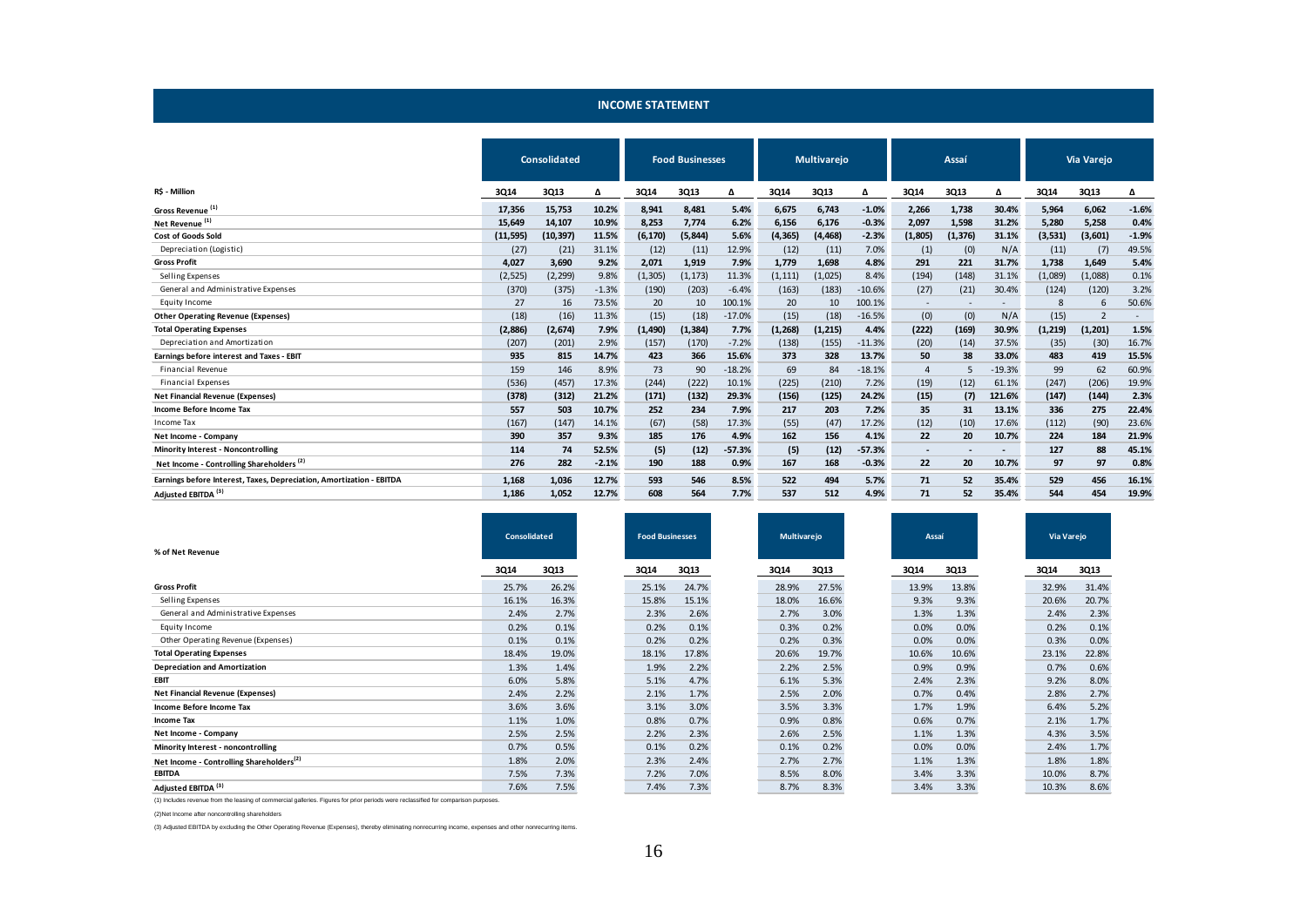|                                                                      |          | <b>Consolidated</b> |          |           | <b>Food Businesses</b> |          |           | <b>Multivarejo</b> |          |                          | Assai                    |          |          | Via Varejo |          |
|----------------------------------------------------------------------|----------|---------------------|----------|-----------|------------------------|----------|-----------|--------------------|----------|--------------------------|--------------------------|----------|----------|------------|----------|
| R\$ - Million                                                        | 9M14     | 9M13                | Δ        | 9M14      | 9M13                   | Δ        | 9M14      | 9M13               | Δ        | 9M14                     | 9M13                     | Δ        | 9M14     | 9M13       | Δ        |
| Gross Revenue <sup>(1)</sup>                                         | 50.862   | 45,717              | 11.3%    | 27,007    | 24,674                 | 9.5%     | 20,671    | 19,951             | 3.6%     | 6,336                    | 4,723                    | 34.2%    | 18,474   | 17,820     | 3.7%     |
| Net Revenue <sup>(1)</sup>                                           | 45,860   | 40,928              | 12.1%    | 24,923    | 22,533                 | 10.6%    | 19,048    | 18,197             | 4.7%     | 5,874                    | 4,336                    | 35.5%    | 16,230   | 15,513     | 4.6%     |
| <b>Cost of Goods Sold</b>                                            | (34,048) | (30, 140)           | 13.0%    | (18, 764) | (16, 846)              | 11.4%    | (13, 695) | (13, 107)          | 4.5%     | (5,069)                  | (3,739)                  | 35.6%    | (11,056) | (10, 692)  | 3.4%     |
| Depreciation (Logistic)                                              | (77)     | (57)                | 34.8%    | (36)      | (32)                   | 14.1%    | (34)      | (32)               | 9.1%     | (2)                      | (0)                      | N/A      | (31)     | (19)       | 64.4%    |
| <b>Gross Profit</b>                                                  | 11,735   | 10,731              | 9.4%     | 6,123     | 5,655                  | 8.3%     | 5,319     | 5,058              | 5.1%     | 804                      | 597                      | 34.8%    | 5,143    | 4,802      | 7.1%     |
| Selling Expenses                                                     | (7, 431) | (6, 792)            | 9.4%     | (3,888)   | (3, 474)               | 11.9%    | (3, 340)  | (3,067)            | 8.9%     | (549)                    | (407)                    | 34.8%    | (3, 280) | (3, 207)   | 2.3%     |
| General and Administrative Expenses                                  | (1,039)  | (1, 142)            | $-9.0%$  | (534)     | (616)                  | $-13.3%$ | (467)     | (562)              | $-17.0%$ | (67)                     | (54)                     | 25.2%    | (376)    | (413)      | $-9.0%$  |
| Equity Income                                                        | 76       | 28                  | 168.7%   | 55        | 20                     | 175.8%   | 55        | 20                 | 175.8%   | $\overline{\phantom{0}}$ | ٠                        |          | 23       | 8          | 168.7%   |
| <b>Other Operating Revenue (Expenses)</b>                            | (110)    | (374)               | $-70.5%$ | (107)     | (301)                  | $-64.5%$ | (106)     | (302)              | $-64.7%$ | (0)                      | $\mathbf{1}$             |          | (15)     | (76)       | $-80.1%$ |
| <b>Total Operating Expenses</b>                                      | (8,504)  | (8, 281)            | 2.7%     | (4, 474)  | (4, 370)               | 2.4%     | (3,858)   | (3, 911)           | $-1.3%$  | (616)                    | (460)                    | 34.0%    | (3,649)  | (3,689)    | $-1.1%$  |
| Depreciation and Amortization                                        | (589)    | (591)               | $-0.3%$  | (466)     | (491)                  | $-5.1%$  | (409)     | (451)              | $-9.4%$  | (57)                     | (40)                     | 42.7%    | (103)    | (96)       | 7.4%     |
| Earnings before interest and Taxes - EBIT                            | 2,641    | 1,859               | 42.1%    | 1,183     | 794                    | 49.1%    | 1,052     | 697                | 51.0%    | 131                      | 97                       | 35.1%    | 1,392    | 1,018      | 36.7%    |
| <b>Financial Revenue</b>                                             | 491      | 416                 | 18.1%    | 255       | 267                    | $-4.3%$  | 243       | 250                | $-3.0%$  | 13                       | 17                       | $-22.7%$ | 269      | 164        | 63.8%    |
| <b>Financial Expenses</b>                                            | (1, 569) | (1, 282)            | 22.4%    | (701)     | (636)                  | 10.1%    | (647)     | (605)              | 7.1%     | (53)                     | (32)                     | 68.1%    | (743)    | (569)      | 30.6%    |
| <b>Net Financial Revenue (Expenses)</b>                              | (1,078)  | (866)               | 24.5%    | (445)     | (370)                  | 20.5%    | (405)     | (355)              | 14.2%    | (41)                     | (15)                     | 166.8%   | (474)    | (405)      | 17.1%    |
| Income Before Income Tax                                             | 1,564    | 993                 | 57.4%    | 738       | 424                    | 74.0%    | 647       | 342                | 89.2%    | 90                       | 82                       | 10.6%    | 918      | 613        | 49.6%    |
| Income Tax                                                           | (477)    | (285)               | 67.6%    | (199)     | (90)                   | 120.3%   | (168)     | (62)               | 171.0%   | (31)                     | (28)                     | 10.0%    | (310)    | (208)      | 49.1%    |
| Net Income - Company                                                 | 1,087    | 709                 | 53.3%    | 539       | 334                    | 61.5%    | 480       | 280                | 71.1%    | 59                       | 53                       | 10.9%    | 608      | 405        | 49.9%    |
| <b>Minority Interest - Noncontrolling</b>                            | 302      | 148                 | 104.2%   | (22)      | (36)                   | $-38.4%$ | (22)      | (36)               | $-38.4%$ | $\overline{\phantom{a}}$ | $\overline{\phantom{a}}$ |          | 344      | 193        | 78.4%    |
| Net Income - Controlling Shareholders <sup>(2)</sup>                 | 784      | 561                 | 39.9%    | 561       | 369                    | 51.8%    | 502       | 316                | 58.6%    | 59                       | 53                       | 10.9%    | 263      | 212        | 24.0%    |
| Earnings before Interest, Taxes, Depreciation, Amortization - EBITDA | 3,308    | 2.507               | 31.9%    | 1.685     | 1.316                  | 28.0%    | 1.495     | 1.179              | 26.8%    | 190                      | 137                      | 38.5%    | 1,526    | 1,133      | 34.7%    |
| Adjusted EBITDA <sup>(3)</sup>                                       | 3.418    | 2,882               | 18.6%    | 1,792     | 1,617                  | 10.8%    | 1,602     | 1,481              | 8.2%     | 190                      | 136                      | 39.7%    | 1,541    | 1,209      | 27.5%    |

**INCOME STATEMENT**

| % Net Sales Revenue                                  | <b>Consolidated</b> |       | <b>Food Businesses</b> |       | <b>Multivarejo</b> |       |       | Assaí |       |       | Via Varejo |       |
|------------------------------------------------------|---------------------|-------|------------------------|-------|--------------------|-------|-------|-------|-------|-------|------------|-------|
|                                                      | 9M14                | 9M13  | 9M14                   | 9M13  |                    | 9M14  | 9M13  |       | 9M14  | 9M13  | 9M14       | 9M13  |
| <b>Gross Profit</b>                                  | 25.6%               | 26.2% | 24.6%                  | 25.1% |                    | 27.9% | 27.8% |       | 13.7% | 13.8% | 31.7%      | 31.0% |
| Selling Expenses                                     | 16.2%               | 16.6% | 15.6%                  | 15.4% |                    | 17.5% | 16.9% |       | 9.3%  | 9.4%  | 20.2%      | 20.7% |
| General and Administrative Expenses                  | 2.3%                | 2.8%  | 2.1%                   | 2.7%  |                    | 2.5%  | 3.1%  |       | 1.1%  | 1.2%  | 2.3%       | 2.7%  |
| Equity Income                                        | 0.2%                | 0.1%  | 0.2%                   | 0.1%  |                    | 0.3%  | 0.1%  |       | 0.0%  | 0.0%  | 0.1%       | 0.1%  |
| Other Operating Revenue (Expenses)                   | 0.2%                | 0.9%  | 0.4%                   | 1.3%  |                    | 0.6%  | 1.7%  |       | 0.0%  | 0.0%  | 0.1%       | 0.5%  |
| <b>Total Operating Expenses</b>                      | 18.5%               | 20.2% | 18.0%                  | 19.4% |                    | 20.3% | 21.5% |       | 10.5% | 10.6% | 22.5%      | 23.8% |
| <b>Depreciation and Amortization</b>                 | 1.3%                | 1.4%  | 1.9%                   | 2.2%  |                    | 2.1%  | 2.5%  |       | 1.0%  | 0.9%  | 0.6%       | 0.6%  |
| <b>EBIT</b>                                          | 5.8%                | 4.5%  | 4.7%                   | 3.5%  |                    | 5.5%  | 3.8%  |       | 2.2%  | 2.2%  | 8.6%       | 6.6%  |
| <b>Net Financial Revenue (Expenses)</b>              | 2.3%                | 2.1%  | 1.8%                   | 1.6%  |                    | 2.1%  | 1.9%  |       | 0.7%  | 0.4%  | 2.9%       | 2.6%  |
| Income Before Income Tax                             | 3.4%                | 2.4%  | 3.0%                   | 1.9%  |                    | 3.4%  | 1.9%  |       | 1.5%  | 1.9%  | 5.7%       | 4.0%  |
| <b>Income Tax</b>                                    | 1.0%                | 0.7%  | 0.8%                   | 0.4%  |                    | 0.9%  | 0.3%  |       | 0.5%  | 0.7%  | 1.9%       | 1.3%  |
| Net Income - Company                                 | 2.4%                | 1.7%  | 2.2%                   | 1.5%  |                    | 2.5%  | 1.5%  |       | 1.0%  | 1.2%  | 3.7%       | 2.6%  |
| Minority Interest - noncontrolling                   | 0.7%                | 0.4%  | 0.1%                   | 0.2%  |                    | 0.1%  | 0.2%  |       | 0.0%  | 0.0%  | 2.1%       | 1.2%  |
| Net Income - Controlling Shareholders <sup>(2)</sup> | 1.7%                | 1.4%  | 2.2%                   | 1.6%  |                    | 2.6%  | 1.7%  |       | 1.0%  | 1.2%  | 1.6%       | 1.4%  |
| <b>EBITDA</b>                                        | 7.2%                | 6.1%  | 6.8%                   | 5.8%  |                    | 7.9%  | 6.5%  |       | 3.2%  | 3.2%  | 9.4%       | 7.3%  |
| Adjusted EBITDA <sup>(3)</sup>                       | 7.5%                | 7.0%  | 7.2%                   | 7.2%  |                    | 8.4%  | 8.1%  |       | 3.2%  | 3.1%  | 9.5%       | 7.8%  |

(1) Includes revenue from the leasing of commercial galleries. Figures for prior periods were reclassified for comparison purposes.

(2) Net Income after noncontrolling shareholders

(3) Adjusted EBITDA by excluding the Other Operating Revenue (Expenses), thereby eliminating nonrecurring income, expenses and other nonrecurring items.

J.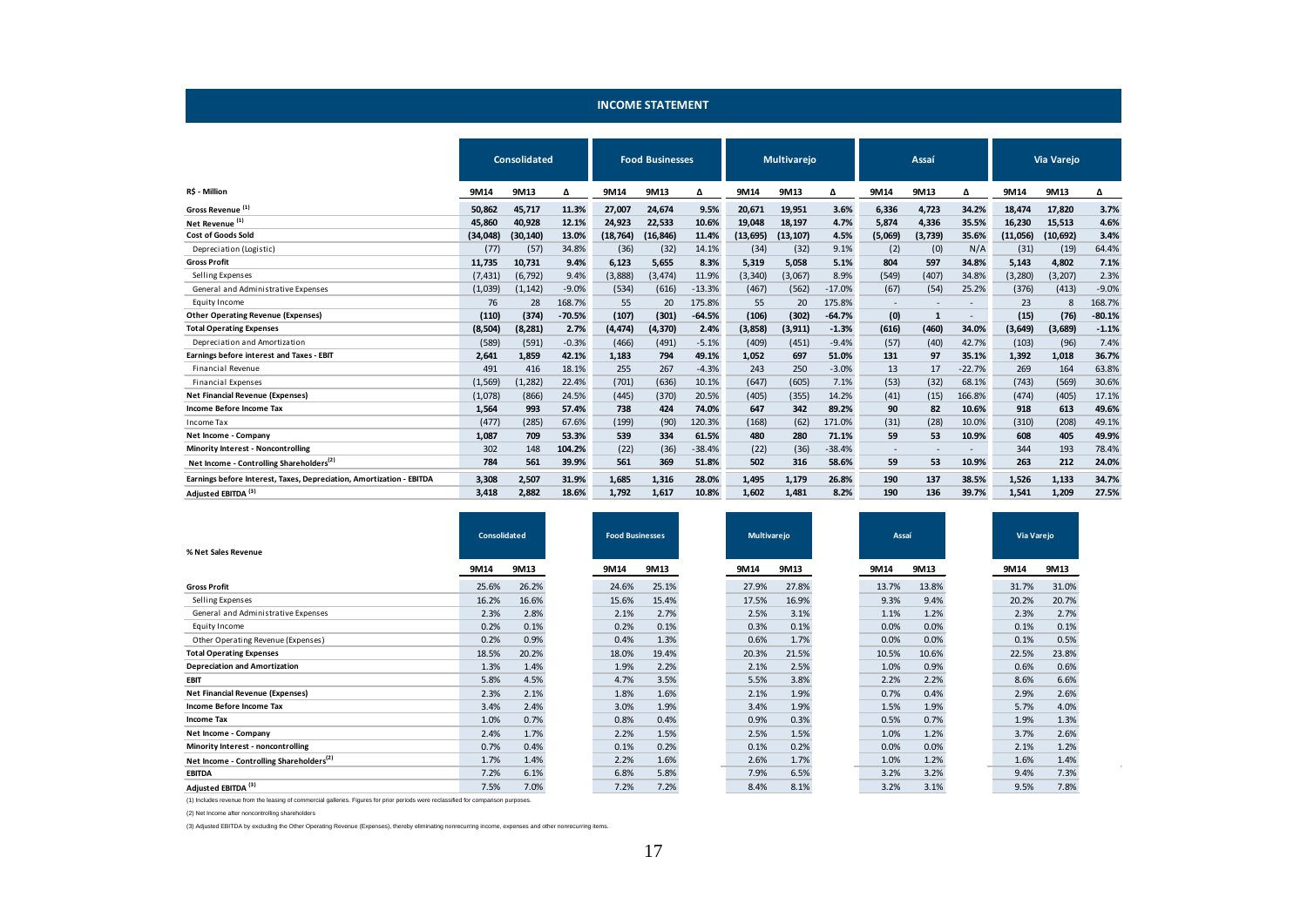



| 09.30.2014<br>1,087<br>177<br>36<br>667<br>847<br>(2)<br>(76)<br>118<br>$\overline{a}$<br>32<br>359<br>(1)<br>(25)<br>16 | 09.30.2013<br>709<br>6<br>6<br>648<br>700<br>$\overline{7}$<br>(28)<br>310<br>3<br>30<br>351<br>(10) |
|--------------------------------------------------------------------------------------------------------------------------|------------------------------------------------------------------------------------------------------|
|                                                                                                                          |                                                                                                      |
|                                                                                                                          |                                                                                                      |
|                                                                                                                          |                                                                                                      |
|                                                                                                                          |                                                                                                      |
|                                                                                                                          |                                                                                                      |
|                                                                                                                          |                                                                                                      |
|                                                                                                                          |                                                                                                      |
|                                                                                                                          |                                                                                                      |
|                                                                                                                          |                                                                                                      |
|                                                                                                                          |                                                                                                      |
|                                                                                                                          |                                                                                                      |
|                                                                                                                          |                                                                                                      |
|                                                                                                                          |                                                                                                      |
|                                                                                                                          |                                                                                                      |
|                                                                                                                          | (41)                                                                                                 |
|                                                                                                                          | 188                                                                                                  |
| $\Omega$                                                                                                                 |                                                                                                      |
| 3,236                                                                                                                    | 2,878                                                                                                |
|                                                                                                                          |                                                                                                      |
| 24                                                                                                                       | (23)                                                                                                 |
| (478)                                                                                                                    | (77)                                                                                                 |
| (550)                                                                                                                    | (497)                                                                                                |
| 53                                                                                                                       | (153)                                                                                                |
| (204)                                                                                                                    | (91)                                                                                                 |
| (96)                                                                                                                     | (94)                                                                                                 |
| (70)                                                                                                                     | (194)                                                                                                |
| (1, 321)                                                                                                                 | (1, 130)                                                                                             |
|                                                                                                                          |                                                                                                      |
| (1,407)                                                                                                                  | (549)                                                                                                |
| 213                                                                                                                      | 210                                                                                                  |
| (502)                                                                                                                    | (184)                                                                                                |
| (150)                                                                                                                    | (372)                                                                                                |
| (223)                                                                                                                    | (43)                                                                                                 |
| 201                                                                                                                      |                                                                                                      |
| (1, 867)                                                                                                                 | (938)                                                                                                |
|                                                                                                                          | 810                                                                                                  |
|                                                                                                                          | 48                                                                                                   |

|                                       |            | <b>Consolidated</b> |
|---------------------------------------|------------|---------------------|
| (R\$ million)                         | 09.30.2014 | 09.30.2013          |
| Increase of capital in subsidiaries   | (0)        |                     |
| Acquisition of property and equipment | (898)      | (1, 158)            |
| Increase Intangible assets            | (222)      | (140)               |
| Sales of property and equipment       | 47         | 71                  |
| Net cash of corporate reorganization  | 204        |                     |
| Net cash flow investment activities   | (869)      | (1,226)             |

| Cash flow from financing activities                    |             |          |
|--------------------------------------------------------|-------------|----------|
| Increase (decrease) of capital                         | 25          | 12       |
| Funding and refinancing                                | 4,960       | 3,877    |
| Payments                                               | (5,634)     | (5, 482) |
| Dividend payments                                      | (222)       | (234)    |
| Accounts payable related to acquisition of Companies   | (67)        | (63)     |
| Acquisition of subsidiary                              | (7)         |          |
| Net cash generated from (used in) financing activities | (946)       | (1,890)  |
|                                                        |             |          |
| Monetary variation over cash and cash equivalents      | $\mathbf 0$ |          |
| Increase (decrease) in cash and cash equivalents       | (1,766)     | (2,306)  |
|                                                        |             |          |
| Cash and cash equivalents at the beginning of the year | 8,367       | 7,086    |
| Cash and cash equivalents at the end of the year       | 6,601       | 4,780    |
| Change in cash and cash equivalents                    | (1,766)     | (2,306)  |
|                                                        |             |          |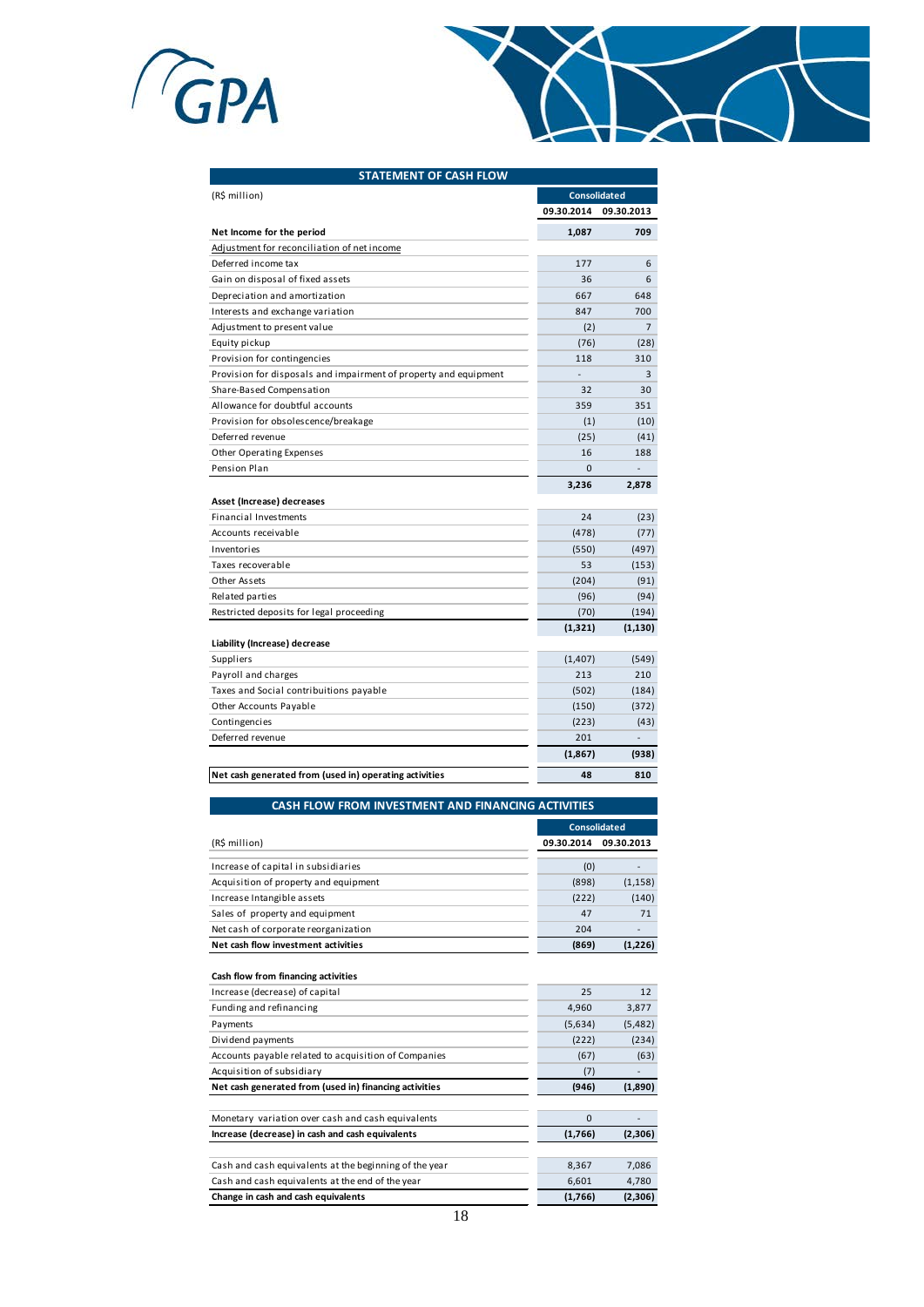



|                                 | <b>BREAKDOWN OF GROSS SALES BY BUSINESS</b> |        |        |        |             |        |        |        |        |         |
|---------------------------------|---------------------------------------------|--------|--------|--------|-------------|--------|--------|--------|--------|---------|
| (R\$ million)                   | 3Q14                                        | %      | 3Q13   | %      | Δ           | 9M14   | %      | 9M13   | %      | Δ       |
|                                 |                                             |        |        |        |             |        |        |        |        |         |
| Pão de Açúcar                   | 1,610                                       | 9.3%   | 1,526  | 9.7%   | 5.6%        | 4,838  | 9.5%   | 4,435  | 9.7%   | 9.1%    |
| Extra Supermercado              | 1,173                                       | 6.8%   | 1,194  | 7.6%   | $-1.8%$     | 3,677  | 7.2%   | 3,599  | 7.9%   | 2.2%    |
| Extra Hiper                     | 3,229                                       | 18.6%  | 3,421  | 21.7%  | $-5.6%$     | 10,224 | 20.1%  | 10,225 | 22.4%  | 0.0%    |
| Proximity Stores <sup>(1)</sup> | 173                                         | 1.0%   | 127    | 0.8%   | 36.2%       | 480    | 0.9%   | 327    | 0.7%   | 46.7%   |
| Assaí                           | 2,266                                       | 13.1%  | 1,738  | 11.0%  | 30.4%       | 6,336  | 12.5%  | 4,723  | 10.3%  | 34.2%   |
| Other Businesses <sup>(2)</sup> | 491                                         | 2.8%   | 476    | 3.0%   | 3.1%        | 1,451  | 2.9%   | 1,366  | 3.0%   | 6.3%    |
| <b>Food Businesses</b>          | 8,941                                       | 51.5%  | 8,481  | 53.8%  | 5.4%        | 27,007 | 53.1%  | 24,674 | 54.0%  | 9.5%    |
| Pontofrio                       | 1,332                                       | 7.7%   | 1,472  | 9.3%   | $-9.5%$     | 4,262  | 8.4%   | 4,388  | 9.6%   | $-2.9%$ |
| Casas Bahia                     | 4,633                                       | 26.7%  | 4,590  | 29.1%  | 0.9%        | 14,211 | 27.9%  | 13,432 | 29.4%  | 5.8%    |
| Cnova                           | 2,451                                       | 14.1%  | 1,210  |        | 7.7% 102.6% | 5,381  | 10.6%  | 3,224  | 7.1%   | 66.9%   |
| <b>Non-Food Businesses</b>      | 8,415                                       | 48.5%  | 7,272  | 46.2%  | 15.7%       | 23,855 | 46.9%  | 21,043 | 46.0%  | 13.4%   |
| Consolidated                    | 17,356                                      | 100.0% | 15,753 | 100.0% | 10.2%       | 50,862 | 100.0% | 45,717 | 100.0% | 11.3%   |

(1) Includes Minimercado Extra and Minuto Pão de Açúcar sales.

(2) Includes Gas Station, Drugstores, Delivery sales and revenues from the leasing of commercial galleries.

|                                 | <b>BREAKDOWN OF NET SALES BY BUSINESS</b> |        |        |        |         |        |        |        |        |         |
|---------------------------------|-------------------------------------------|--------|--------|--------|---------|--------|--------|--------|--------|---------|
| (R\$ million)                   | 3Q14                                      | %      | 3Q13   | %      | Δ       | 9M14   | %      | 9M13   | %      | Δ       |
|                                 |                                           |        |        |        |         |        |        |        |        |         |
| Pão de Açúcar                   | 1,478                                     | 9.4%   | 1,393  | 9.9%   | 6.1%    | 4,441  | 9.7%   | 4,032  | 9.9%   | 10.1%   |
| Extra Supermercado              | 1,104                                     | 7.1%   | 1,109  | 7.9%   | $-0.4%$ | 3,460  | 7.5%   | 3,330  | 8.1%   | 3.9%    |
| Extra Hiper                     | 2,932                                     | 18.7%  | 3,089  | 21.9%  | $-5.1%$ | 9,275  | 20.2%  | 9,190  | 22.5%  | 0.9%    |
| Proximity Stores <sup>(1)</sup> | 162                                       | 1.0%   | 119    | 0.8%   | 35.7%   | 452    | 1.0%   | 307    | 0.8%   | 47.1%   |
| Assaí                           | 2,097                                     | 13.4%  | 1,598  | 11.3%  | 31.2%   | 5,874  | 12.8%  | 4,336  | 10.6%  | 35.5%   |
| Other Businesses <sup>(2)</sup> | 480                                       | 3.1%   | 466    | 3.3%   | 2.9%    | 1,421  | 3.1%   | 1,338  | 3.3%   | 6.2%    |
| <b>Food Businesses</b>          | 8,253                                     | 52.7%  | 7,774  | 55.1%  | 6.2%    | 24,923 | 54.3%  | 22,533 | 55.1%  | 10.6%   |
| Pontofrio                       | 1,189                                     | 7.6%   | 1,275  | 9.0%   | $-6.7%$ | 3,756  | 8.2%   | 3,810  | 9.3%   | $-1.4%$ |
| Casas Bahia                     | 4,091                                     | 26.1%  | 3,983  | 28.2%  | 2.7%    | 12,474 | 27.2%  | 11,703 | 28.6%  | 6.6%    |
| Cnova                           | 2,116                                     | 13.5%  | 1,075  | 7.6%   | 96.9%   | 4,707  | 10.3%  | 2,882  | 7.0%   | 63.3%   |
| <b>Non-Food Businesses</b>      | 7,396                                     | 47.3%  | 6,333  | 44.9%  | 16.8%   | 20,937 | 45.7%  | 18,395 | 44.9%  | 13.8%   |
| Consolidated                    | 15,649                                    | 100.0% | 14,107 | 100.0% | 10.9%   | 45,860 | 100.0% | 40,928 | 100.0% | 12.1%   |

(1) Includes Minimercado Extra and Minuto Pão de Açúcar sales.

(2) Includes Gas Station, Drugstores, Delivery sales and revenues from the leasing of commercial galleries.

### **SALES BREAKDOWN (% of Net Sales)**

|                     | Consolidated <sup>(1)</sup> |       |       |       |                          |                          | <b>Food Businesses</b> |       |
|---------------------|-----------------------------|-------|-------|-------|--------------------------|--------------------------|------------------------|-------|
|                     | 3Q14                        | 3Q13  | 9M14  | 9M13  | 3Q14                     | 3Q13                     | 9M14                   | 9M13  |
|                     |                             |       |       |       |                          |                          |                        |       |
| Cash                | 41.0%                       | 42.5% | 41.6% | 42.4% | 52.2%                    | 53.1%                    | 52.6%                  | 53.2% |
| <b>Credit Card</b>  | 48.7%                       | 47.2% | 48.5% | 47.5% | 38.7%                    | 38.4%                    | 38.6%                  | 38.4% |
| <b>Food Voucher</b> | 5.1%                        | 4.7%  | 4.9%  | 4.5%  | 9.1%                     | 8.5%                     | 8.8%                   | 8.5%  |
| <b>Credit</b>       | 5.2%                        | 5.7%  | 5.1%  | 5.6%  | 0.0%                     | 0.1%                     | 0.0%                   | 0.1%  |
| Post-Dated Checks   | 0.1%                        | 0.1%  | 0.0%  | 0.0%  | 0.0%                     | 0.1%                     | 0.0%                   | 0.1%  |
| Payment Book        | 5.2%                        | 5.6%  | 5.1%  | 5.6%  | $\overline{\phantom{a}}$ | $\overline{\phantom{a}}$ |                        |       |

**(1)** Does not include Cdiscount.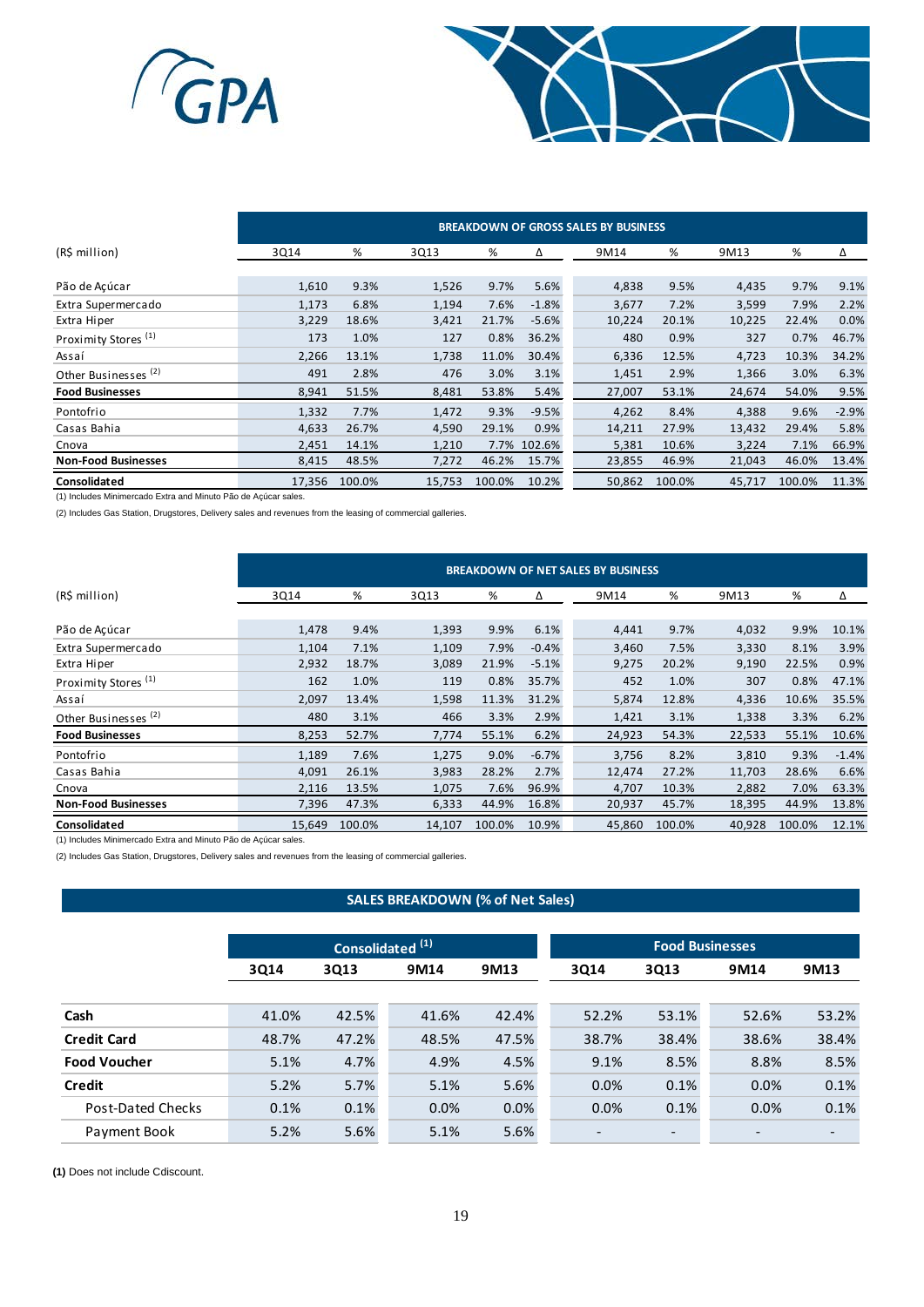



|                        | <b>STORE OPENINGS/CLOSINGS BY BANNER</b> |                          |        |           |            |  |  |  |
|------------------------|------------------------------------------|--------------------------|--------|-----------|------------|--|--|--|
|                        | 06/30/2014                               | Opened                   | Closed | Converted | 09/30/2014 |  |  |  |
|                        |                                          |                          |        |           |            |  |  |  |
| Pão de Açúcar          | 166                                      |                          |        | 5         | 171        |  |  |  |
| Extra Hiper            | 137                                      |                          |        |           | 137        |  |  |  |
| Extra Supermercado     | 213                                      |                          |        | (5)       | 208        |  |  |  |
| Minimercado Extra      | 183                                      | 31                       | (4)    |           | 210        |  |  |  |
| Minuto Pão de Açucar   | $\mathbf{1}$                             | $\overline{2}$           |        |           | 3          |  |  |  |
| Assaí                  | 78                                       | $\overline{2}$           |        |           | 80         |  |  |  |
| <b>Other Business</b>  | 242                                      |                          |        |           | 242        |  |  |  |
| <b>Gas Station</b>     | 83                                       | $\overline{\phantom{a}}$ |        |           | 83         |  |  |  |
| <b>Drugstores</b>      | 159                                      |                          |        |           | 159        |  |  |  |
| <b>Food Businesses</b> | 1,020                                    | 35                       | (4)    |           | 1,051      |  |  |  |
| Pontofrio              | 361                                      | $\overline{4}$           | (1)    |           | 364        |  |  |  |
| Casas Bahia            | 611                                      | 11                       |        |           | 622        |  |  |  |
| Consolidated           | 1,992                                    | 50                       | (5)    |           | 2,037      |  |  |  |

### **Sales Area ('000 m<sup>2</sup> )**

| $34123$ and $1241$             |       |       |
|--------------------------------|-------|-------|
| Food Businesses                | 1,697 | 1,715 |
| Consolidated                   | 2,765 | 2,792 |
|                                |       |       |
| # of employees ('000) $^{(1)}$ | 154   | 154   |
|                                |       |       |

(1) Does not include Cdiscount employees.